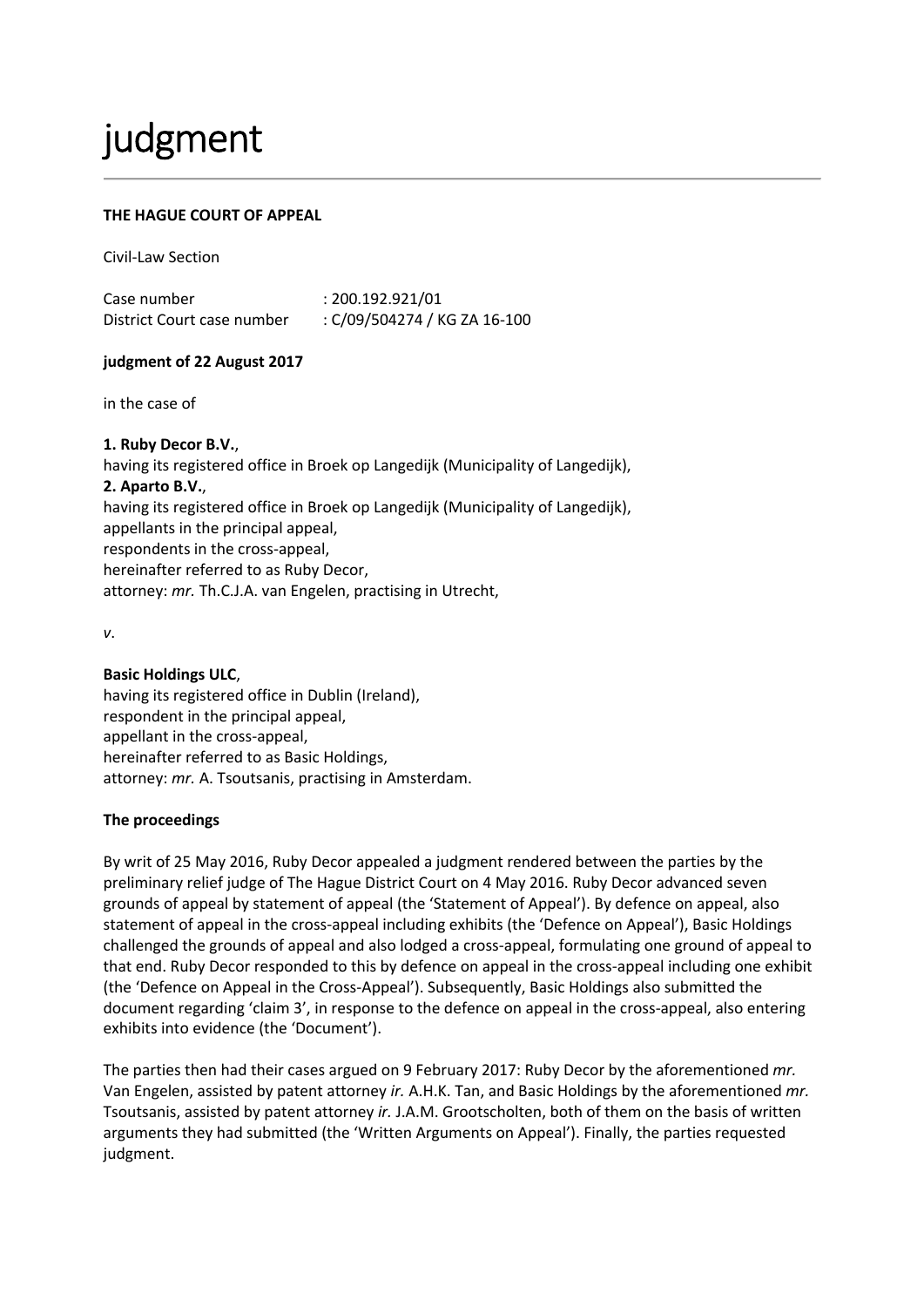## **2. Facts**

- 2.1. Basic Holdings is part of the internationally operating Glen Dimplex Group, which engages in the development and production of decorative fireplaces.
- 2.2. Basic Holdings is the proprietor of European Patent EP 2 029 941 B1 (hereinafter: 'EP 941' or the 'Patent') for an '*Artificial Fireplace*'. EP 941 is valid for countries including the Netherlands, Germany, France, the UK and Ireland. EP 941 was granted on 3 October 2012 pursuant to an application to that end of 13 March 2007, invoking priority based on patent applications GB 0605001 of 13 March 2006 and GB 0623434 of 24 November 2006.
- 2.3. EP 941 has 17 claims, the first of which is an independent claim. The dependent claims are all dependent on claim 1. The original English text of claim 1 of EP 941 reads as follows:

*1. A simulated fire effect apparatus (10) (450) (322) comprising: an apertured bed (12) (232); a container (30) (452) (452') (652) (752) adapted to contain a body of liquid (32), the container providing a head space (496) (6528) above the liquid; an ultrasonic transducer (34) (34') (462) (458) device having a transducing surface operatively in liquid contacting relation with the body of liquid (32) and operable to produce a vapour in said head space (496) (652B); and* 

*means for providing a current of air directed upwardly from the apertured bed (12) (232) characterised in that the container (30) (452) (452') (652) (752) includes a vapour outlet port (482) ((482'), and in that*

*the apparatus (10) (450) (322) further comprises means (26) for providing a flow of air along a path extending into the head space (496) (652B) and out of the vapour outlet port (482) (482'), wherein the outlet port (482) (482') is so disposed that the air flow path exits the container (30) (452) (452') (652) (752) below the aperture bed (12) (232).*

2.4. In the unchallenged Dutch translation, claim 1 reads as follows:

*1. Inrichting voor de simulatie van een haardvuureffect (10) (450) (322) omvattende: een van openingen voorzien bed (12) (232);* 

*een houder (30) (452) (452') (652) (752) ingericht om een vloeistofhoeveelheid (32) te bevatten, waarbij de houder een kopruimte (496) (652B) boven de vloeistof verschaft; een ultrasonische omvormerinrichting (34) (34') (462) (458) met een omvormend oppervlak dat werkzaam in vloeistofcontacterend verband met de vloeistofhoeveelheid (32) staat en bruikbaar is om een damp in de genoemde kopruimte (496) (652B) voort te brengen; en middelen voor het verschaffen van een luchtstroom, die vanaf het van openingen voorziene bed (12) (232) naar boven is gericht,* 

*met het kenmerk, dat de houder (30) (452) (452') (652) (752) een dampuitlaatpoort (482) (482') omvat en dat de inrichting (10) (450) (322) voorts middelen (26) omvat voor het verschaffen van een luchtstroom langs een weg, die zich naar binnen in de kopruimte (496) (652B) en uit de dampuitlaatpoort (482) (482') uitstrekt, waarbij de uitlaatpoort (482) (482') dusdanig is aangebracht, dat de luchtstromingsweg de houder (30) (452) (452') (652) (752) beneden het van openingen voorziene bed (12) (232) verlaat.*

2.5. The description of EP 941 includes – to the extent relevant here – the following passages:

*[0001] The present disclosure relates to simulated fires and in particular to apparatus for simulating the burning of solid fuel such as coal or logs. The apparatus may desirably, but not essentially include a heat source configured for space heating of a room. More especially, the*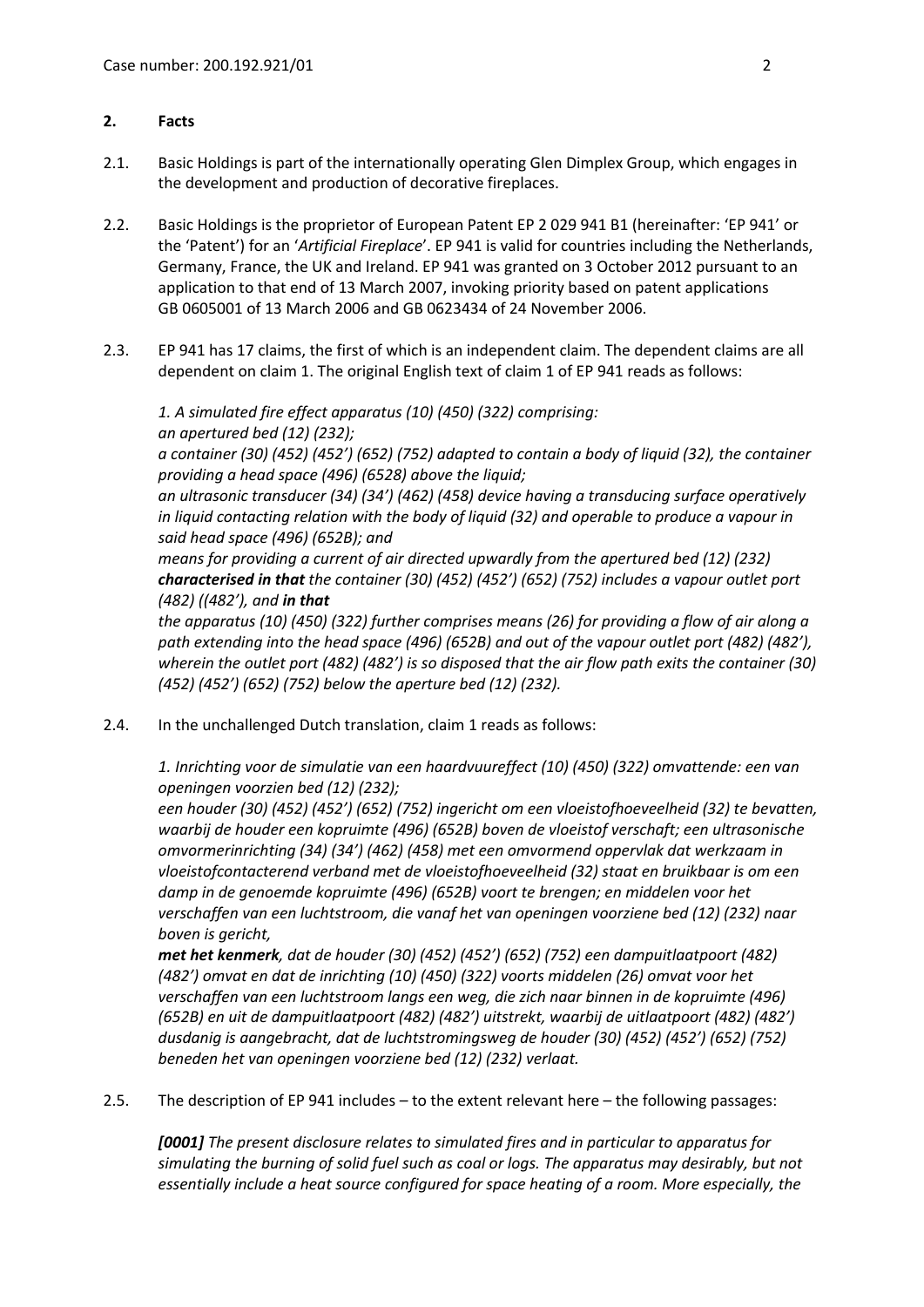*disclosure relates to apparatus and methods for simulating flames produced by burning solid fuel and/or for simulating smoke as produced when burning solid fuel.*

#### *BACKGROUND*

*[0002] Many apparatus for simulating the burning of solid fuel are known in the art. Examples can be seen in WO 02/099338 and W097/4139 among many others.*

*Typically prior art fire simulating apparatus include a simulated fuel arrangement which may be as simple as a plastic moulding shaped and coloured to resemble coals or logs resting on an ember bed. More complex arrangements include a separate ember bed, which may also be a shaped and coloured plastic moulding, and discrete pieces of simulated fuel which rest on the ember bed. Other arrangements provide simulated fuel pieces resting in a simulated grate. Commonly, the simulated fuel arrangement is illuminated from below by light of varying intensity thereby to attempt to simulate the glowing nature of a burning fire.* 

*[0003] WO 03/063664 teaches a simulated fire which includes a plurality of fuel pieces resting on a lattice work support. Below the fuel pieces there is provided a water container which includes an ultrasonic transducer. The transducer is operative to provide clouds of water vapour. A fan heater is mounted above the simulated fuel and acts to draw the water vapour through gaps between the fuel pieces. The water vapour emerging through the fuel bed is intended to resemble smoke. The water vapour is heated by the fan heater, thereby losing any resemblance to smoke and is expelled from the apparatus. The fuel bed is illuminated from below by a light source which is preferably located in the water container. The light source may be coloured red or orange.*

#### *BRIEF SUMMARY OF THE DISCLOSURE*

*[0004] The present disclosure seeks to provide improved simulations of flames and smoke, and to provide improved methods and apparatus for producing simulated smoke. The disclosure further seeks to provide improved apparatus for simulating a real fire, which, in particular, seeks to provide and* [probably meant to read: '*an*' – Court of Appeal] *improved flame and/or smoke simulating effect."*

(…)

*[0018] The term "apertured bed" in this specification is intended to mean and/or include a body, mass or assembly having gaps or apertures through which vapour produced by vapour generating means (such as an ultrasonic transducer) may pass in particular when entrained in a rising current of air. The apertured bed may, for example, be a fuel bed (in particular, a simulated fuel bed) which comprises a plurality of discrete bodies arranged together to form a larger general mass, such as simulated coals or logs, real coals or logs, pebbles, small rocks or glass or resin or plastic pieces, the vapour being able to pass and around and between the individual bodies. When a plurality of smaller bodies is used, it may be appropriate to support them on a frame which also allows the passage of the vapour produced vapour generating means.*

*[0019] In alternative arrangements, the apertured bed may be in the form of one or more larger bodies each of which has one or more apertures which allow the passage of vapour. For example the apertured bed may comprise a single block of material having a plurality of passages extending from its under surface to its upper surface.* (…)

#### *DETAILED DESCRIPTION*

*[0022] Referring now to the drawings and in particular to Figure 1, in general terms the apparatus 10 of the present disclosure comprises in one embodiment a fuel bed indicated generically at 12, a vapour generator indicated generally at 14, at least one light source 16 and*  light modifying means 18, 20. Preferably the vapour is water vapour. A preferred liquid is water. *Unless the context requires otherwise, references to water and water vapour herein include*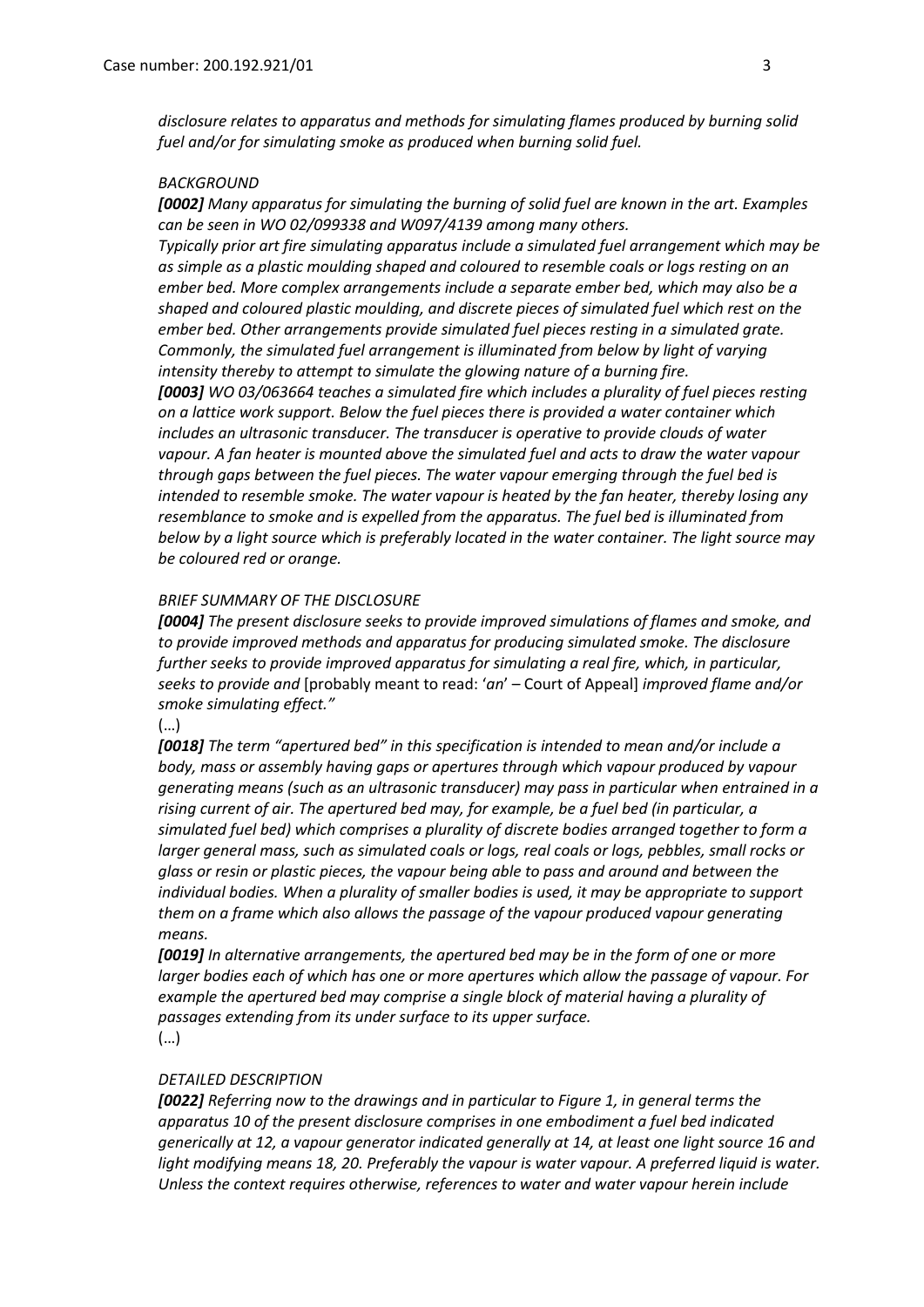*references to other suitable liquids and their respective vapours. A vapour guide 22 is provided to constrain the water vapour produced by the generator 14 to desired flow path. The apparatus 10 may comprise one or more water vapour generators 14. In use, the water vapour generator 14 produces water vapour within a substantially closed housing 24. A fan 26 provides a flow of air into the container 24 which entrains the water vapour. The water vapour exits the housing 24 through a suitable aperture, outlet or orifice 28. The water vapour is carried in the flow of air generated by fan 26 through the vapour guide 22 and ultimately through the fuel bed 12. The water vapour is carried above the fuel bed by the air flow to give the impression of smoke. Light source 16 illuminates the fuel bed 12 to give the impression of burning fuel. Filters 20 are provided to give the light appropriate colour. Filters may colour the light only locally, or over a wider area. Light modifying means 18 can take various forms but will generally interrupt the light from the light source to give perceived variations in the intensity of the light, to resemble the changes in intensity of burning which occur in a real fire.* (...)

*[0104] A further embodiment of an apparatus according to the disclosure is illustrated in Figures 59, 60 and 61. With particular reference to Figures 59 and 60, it is noted that the principles of operation of this embodiment are substantially the same as those of the embodiments illustrated in Figures 56 to 58. The embodiment of Figures 35 59 and 60 includes a liquid container 652 and a vapour distributing component 684 which are conveniently formed as a single component. Vapour distributing component 684 is connected to the container 652 by means of a conduit (or at least one conduit) 700 which extends upwardly and behind the fuel bed 232 and is separated from the container 652 by a partition wall 702. Thus the container 652 is also arranged behind the fuel bed, with the (or each) ultrasonic transducer 658 thereby positioned not lower than (and preferably above) the lower-most parts of the fuel bed 232. A motor driven fan 692 is positioned at a suitable location to provide a supply of air into the container 652. In the embodiment illustrated in Figure 59, the fan 692 is mounted at one end of the container 652, but other locations are possible. The container is also connected to a suitable liquid reservoir via a suitable valve assembly (not specifically illustrated) which acts to maintain an at least approximately constant volume of liquid in the container 652. The reservoir may, for example be connected to the container 652 at sump portion 652A.*

2.6. EP 941 also includes Figures 1, 56, 59 and 60 of embodiments of the invention, presented below: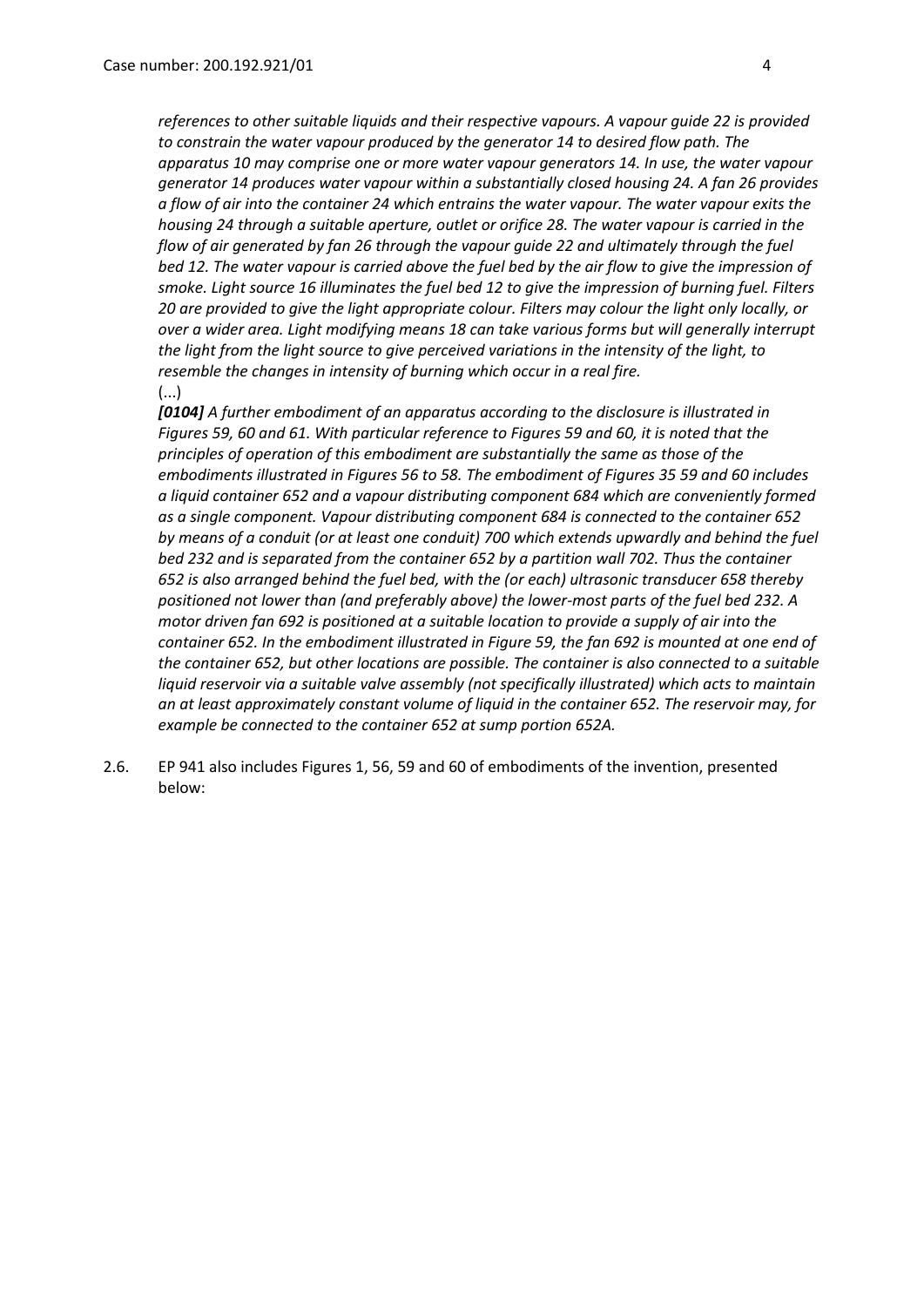



Figuur 56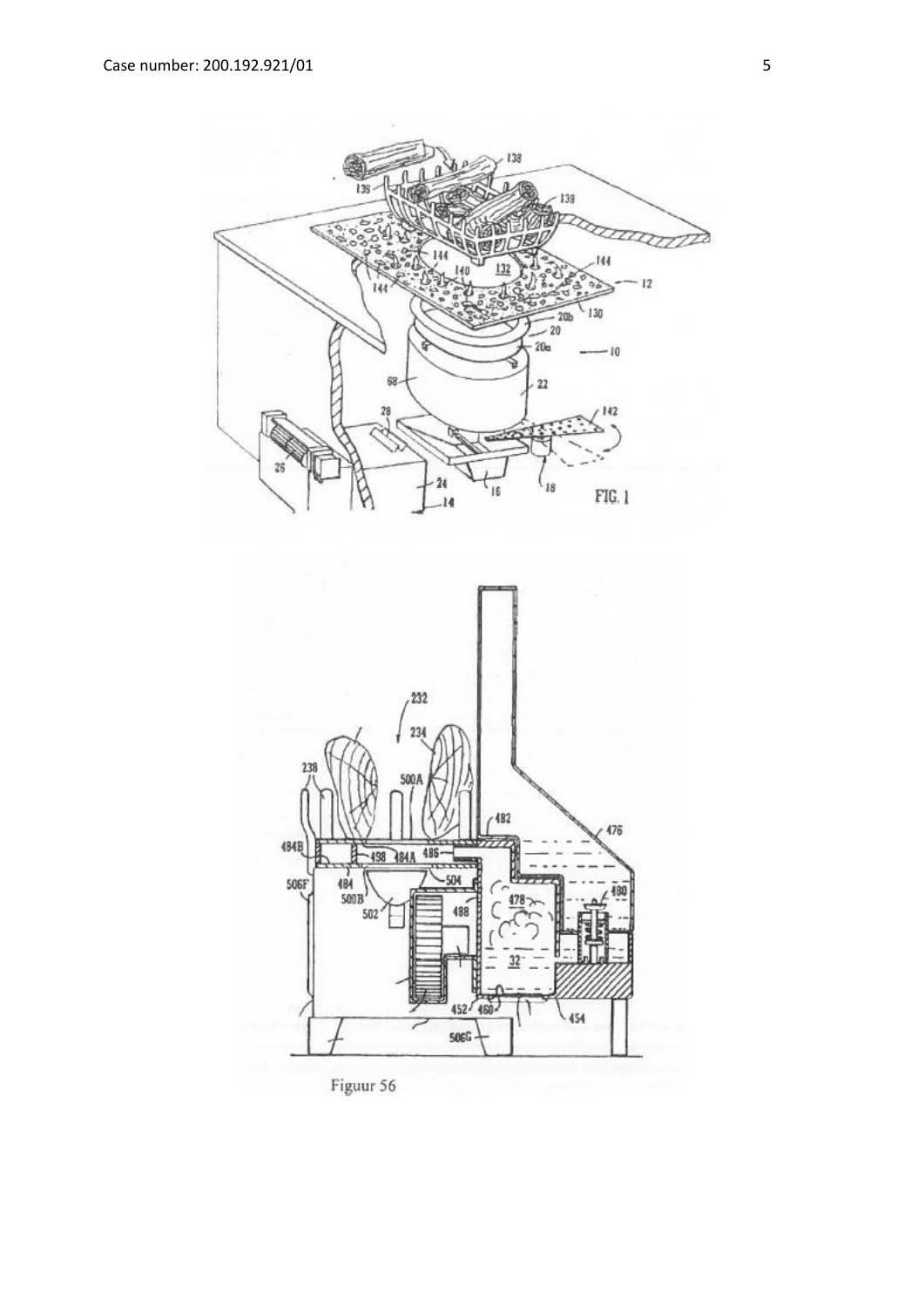

2.7. For EP 941, international patent application PCT/GB03/00142, published as WO 03/063664 A1 for a '*smoke effect apparatus*' (hereinafter: WO 664), is part of the prior art. The description of WO 664 includes – to the extent relevant here – the following paragraphs:

*Fig. 1 is a perspective view of an embodiment of heating apparatus in accordance with the present invention; and Fig. 2 is a cross-sectional side elevation of the heating apparatus of Fig. 1. Referring to the Figures, a heating apparatus comprises a metal casing 10 having a planar base wall 12, a planar rear wall 14 extending perpendicularly at the rear edge of the base, two planar side walls 16, 18 extending perpendicularly to the base and tapering towards each other at the rear of the base, a planar upper wall 20 extending parallel to the base wall and a front wall 22 having a rectangular aperture 24 provided therein.*

*Positioned on the base wall 12 of the casing is an ultrasonic water vapour generator 26. The generator comprises an open-topped rectangular container 28 having a planar base wall 30, two parallel upstanding side walls (not visible in the Figures) and parallel upstanding front and*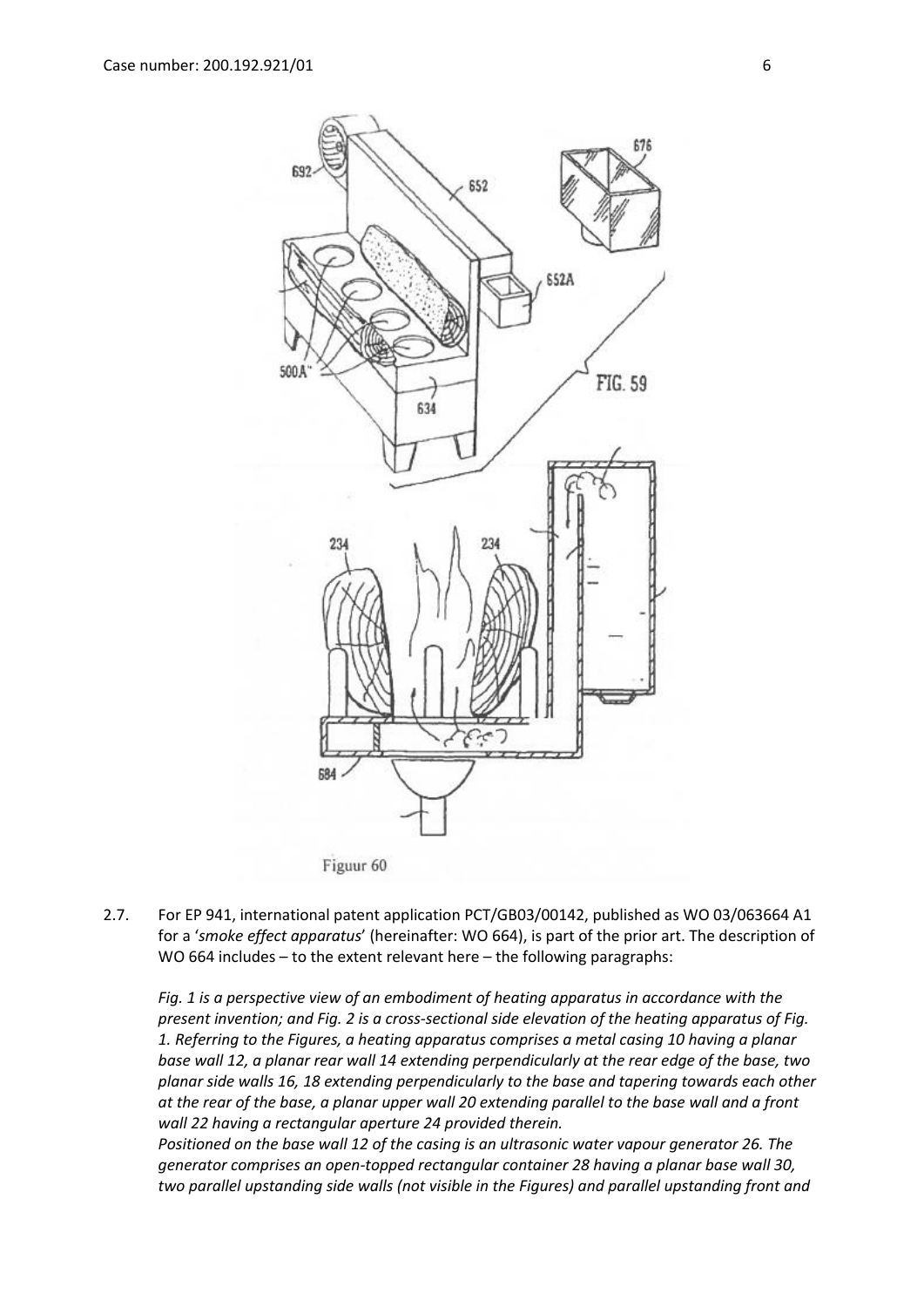*rear walls 32, 34. A conventional ultrasonic transducer 36 sits on the base wall 30 of the container 28 and is supplied with electric power from a cable 38 which passes sealingly through the rear wall 34 of the container 28. The cable 38 is connected to the transducer 36 via a cutout unit 40 (illustrated schematically) which cuts off the electrical supply to the transducer 36 if the water level falls below a predetermined level. The cable 38 also supplies electrical power to a waterproof lamp unit 42 which preferably has a coloured lens (e.g. orange or red). A series of intersecting thin parallel rods 44, 46 extend over the open top of the container between the front and rear walls 32, 34 and between the side walls of the container 28, forming a latticework 47 which supports a plurality of simulated coals 48 which are stacked in a manner which simulates a bed of real coals. A metal shroud 50 is also secured to the undersurface of the rods 44, 46 immediately above the ultrasonic transducer 36, to deflect the water vapour emerging from the vicinity of the transducer, as will be explained. As shown in Fig. 2, a conventional electric fan heater 52 is located towards the upper end of the casing 10. The fan heater 52 is located within an inner fan chamber 54 defined by a planar inner upper wall 56 parallel to the outer upper wall 20 and a planar inner lower wall 58 parallel to, and spaced apart from the wall 56 and is supplied with power from a low-voltage transformer 59 located outside the chamber 54. The fan chamber 54 communicates with the main part of the interior of the casing 10 via a rectangular aperture 60 at the rear of the inner lower wall 58 and communicates with the exterior via a louvred rectangular outlet 62 at the upper end of the front wall 22 of the casing 10.*

*In use, water 64 is poured into the container 38 of the ultrasonic water vapour generator and the simulated coals 48 are arranged on the latticework 47 to simulate a bed of fuel as illustrated. The electrical power is then switched on, which activates the ultrasonic transducer 36, the lamp unit 42 and the fan heater 52. Activation of the ultrasonic transducer 36 within the water induces the formation and rapid cavitation of bubbles within the water in a known manner, which results in the formation of clouds of water vapour 66 having the appearance of white smoke. The clouds of water vapour pass upwardly and are deflected by the shroud 50 on the undersurface of the latticework 47, whereafter they pass around and between the simulated coals 48 located above. The clouds of water vapour 66 are drawn upwardly by the air current induced by the fan heater 52 and are discharged through the louvred outlet 62 in the front wall of the casing. The clouds of water vapour 66 are guided towards the fan chamber by a planar inner rear wall 68, extending parallel to the rear wall 14 of the casing 10, and an inclined flap 70 extending downwardly and forwardly from the undersurface of the inner lower wall 58 of the fan chamber 54 and forming a cowling. As the clouds of water vapour 66 pass around and between the simulated coals 48 they give the appearance of smoke rising from a fuel bed. The effect is enhanced by the illumination from the lamp unit 42, which flickers and varies as the light passes through the clouds of water vapour and gives the impression of a glowing fuel bed. The illumination effect is particularly effective if the light emerging from the lamp unit 42 is orange, red, yellow or a combination of these colours.*

*The clouds of water vapour are drawn upwardly by the fan heater 52, in the manner of a real fire, and are eventually discharged via the louvred outlet 62. By the time the water vapour has reached the outlet 62, it will normally have absorbed sufficient energy for it not to have the appearance of smoke and will be completely transparent. If the fan heater is used in a heating mode (as opposed to just in a fan mode for producing a current of air) the water vapour will definitely lose its smokelike appearance before it is discharged as the clouds of water vapour will have passed through, and been heated by, the fan heater.*

2.8. WO 664 includes Figures 1 and 2 presented below.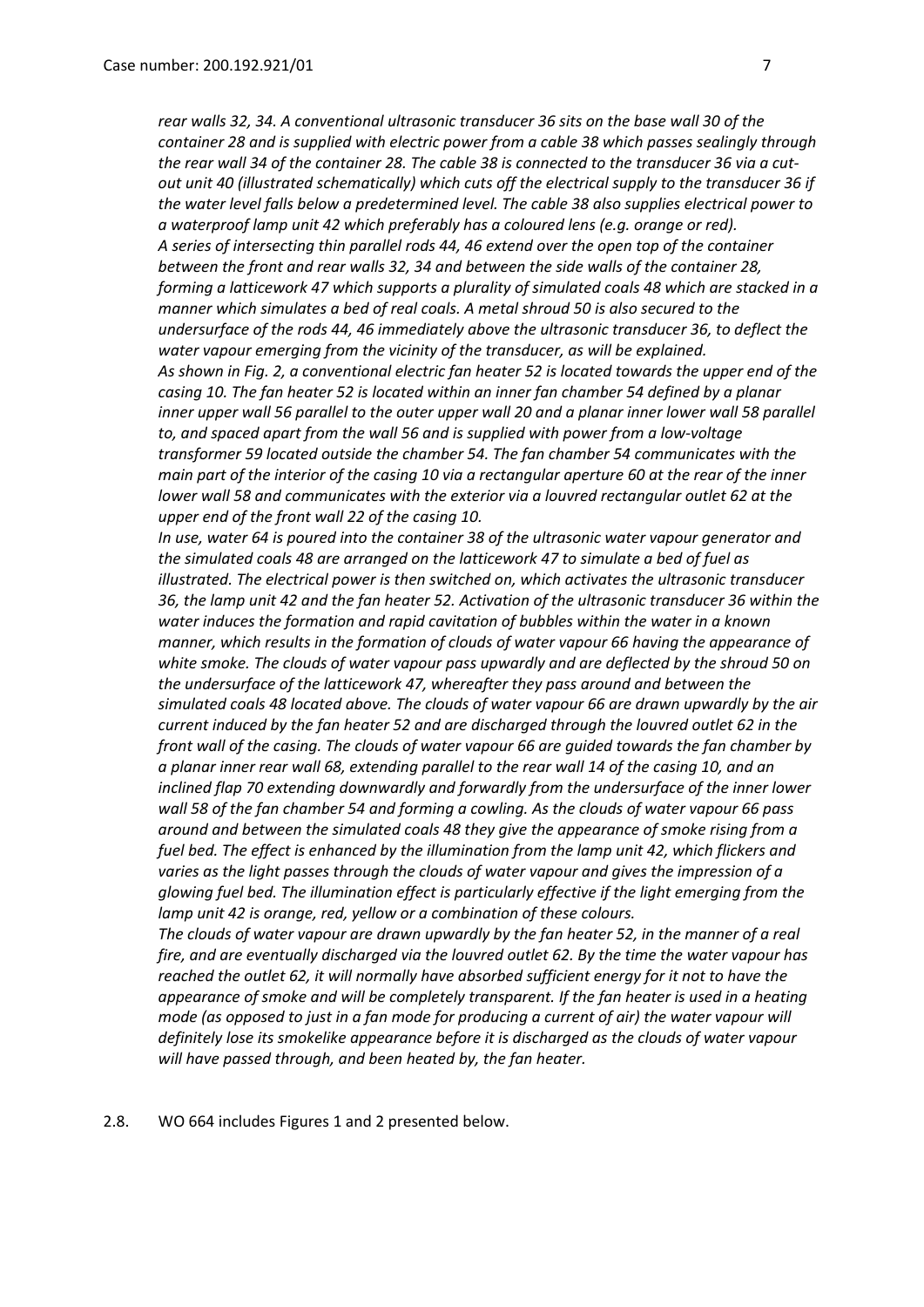

2.9. In the *Communication pursuant to Article 94(3) EPC* dated 17 June 2009, the Examiner informed Basic Holdings that it did not consider the proposed claim 1 of the Patent to be novel in light of WO 664 (D1) because:

> *1. According to all the features of independent claim 1 document D1 discloses (the references in parentheses applying to this document) a simulated fire effect apparatus comprising:*

- *- an apertured bed 48;*
- *- a container 28 adapted to contain a body of liquid, the container providing a head space above the liquid and including vapour outlet ports (free spaces in the upper region of latticework 47);*
- *- an ultrasonic transducer device 36 having a transducing surface operatively in liquid contacting relation with the body of liquid and operable to produce a vapour in said head space;*
- *- means 52 for providing a flow of air along a path extending into the head space and out of the vapour outlet port, wherein the outlet port is so disposed that the air flow path exits the container below the apertured bed 48, and means for providing a current of air directed upwardly from the apertured bed.*

Further, the Examiner noted:

*It is noted that in document 01 the relevant components (fan 52, baffle 70, ... ) involved in defining the path of the air flow are defined in such a way that the vapour is sucked by the fan. This means implicitly that fresh air enters the head space namely from the side of the vapour generator. Hence, the path of air flow extends from the outside of the vapour generator through the head space of the vapour generator and through the vapour outlet ports (free spaces in the upper region of latticework 47) to the fan 52.*

2.10. In its response to this of 12 April 2010, Basic Holdings stated: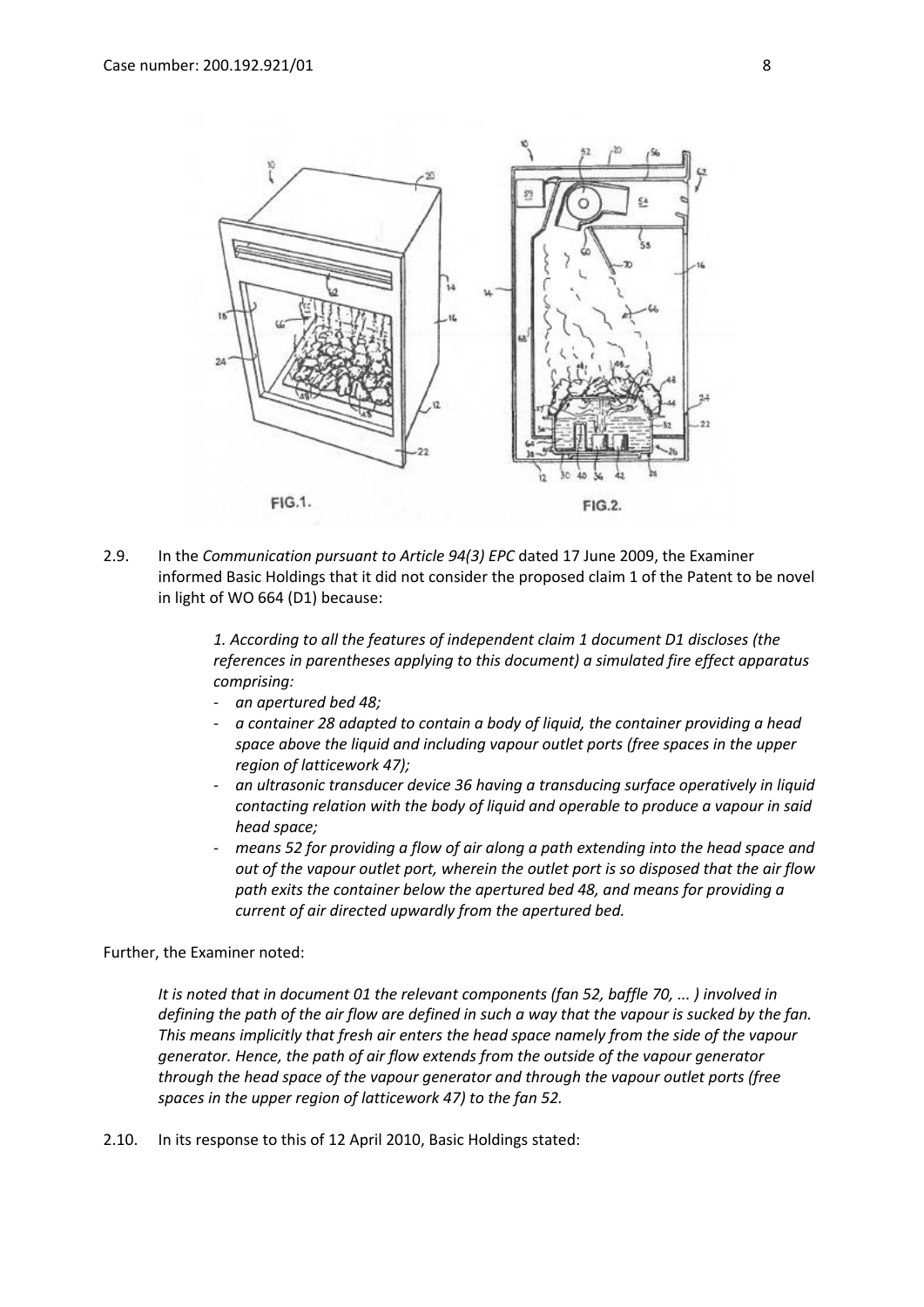*The Examiner indicates that the free spaces in the upper region of lattice work 47 of D1 equate to the outlet ports of claim 1. The applicant submits that the free spaces are just that – free spaces. The term outlet port requires some sort of definite physical construction which constitutes the ports. The free spaces in the lattice work 47 of 01 clearly lack any construction which constitutes a port. Furthermore, the claim as written states:* 

"a container adapted to contain a body of liquid, the container providing a head space above the liquid and including a vapour outlet port".

*Claim 1 therefore requires that the outlet port is a part of the container. Such a construction is not at all apparent from D1 where the container is clearly an open vessel surmounted by the lattice 47. Note page 5 line 13 of D1 "The generator comprises an open-topped rectangular container 28 ...". The container of D1 does not include any outlet port.*

*The Examiner further suggests that D1 teaches means for providing an air flow along a path extending into the head space and out of the vapour outlet port, wherein the outlet port is so disposed that the air flow path exits the container below the aperture bed. The applicant submits that such means are lacking in D1. The Examiner's argument concerning the effect of the fan on the headspace is noted, but the applicant does not agree. The primary function of fan heater 52 is to draw cold air from the exterior of apparatus 10 of D1 (note that the apparatus is open to its environment through aperture 24 in wall 22 – page 5, lines 10 and 11) into the interior space and through the fan heater 50 before expelling the heated air through outlet 62. In other words, fan heater 52 provides a flow of air along a path from the exterior of the apparatus through aperture 24 into the interior space and out through outlet 62. The flow air into the apparatus is from the exterior, nat from the container. Further, in view of the open latticework construction 47 it is clear that the container is entirely open to the interior space of the apparatus. It follows that the interior of the container must necessarily be at the same pressure as the interior of the container which would suggest that there is negligible air flow from above the liquid in the container into the interior of the apparatus of D1. Vapour leaves the head space and passes through the fuel bed simply because the volume occupied by the vapour is greater than the volume of that part of the body of water from which the vapour is generated. Having passed through the fuel bed the vapour joins an upward flow of air generated by fan 52 and is carried upwardly to the fan 52, but there is no teaching or indication which may be derived from D1 that the fan 52 generates a tangible flow of air through the head space above the container. The applicant, therefore, does not accept that D1 teaches that fan heater 50 provides "a flow of air along a path extending in to the head space and out of the vapour outlet port".*

*There is an additional requirement of claim 47 to which the examiner may wish to give further consideration, that is, that the outlet port is so disposed that the air flow path exits the container below the apertured bed. If the Examiner regards the latticework 47 as the outlet port then the outlet port in portions adjacent shroud 50 is clearly above the side portions of the apertured bed as illustrated in Figure 2 of D1.*

- 2.11. Ruby Decor is a former customer of the Glen Dimplex Group. In addition, it is a manufacturer of (inter alia) various types of decorative fireplaces. The collaboration ended on 1 September 2015.
- 2.12. Since 1 November 2015, Ruby Decor has been marketing decorative fireplaces under the name Mystic Fires, with type numbers 1510H, 1530H, 1535H, 1520C and 1540C (hereinafter: the Ruby Fireplaces), through dealers or otherwise. Ruby Decor offers the Ruby Fireplaces in its showrooms in Broek op Langedijk and Nieuwegein as well as on its website in various languages, including Dutch, English, French and German.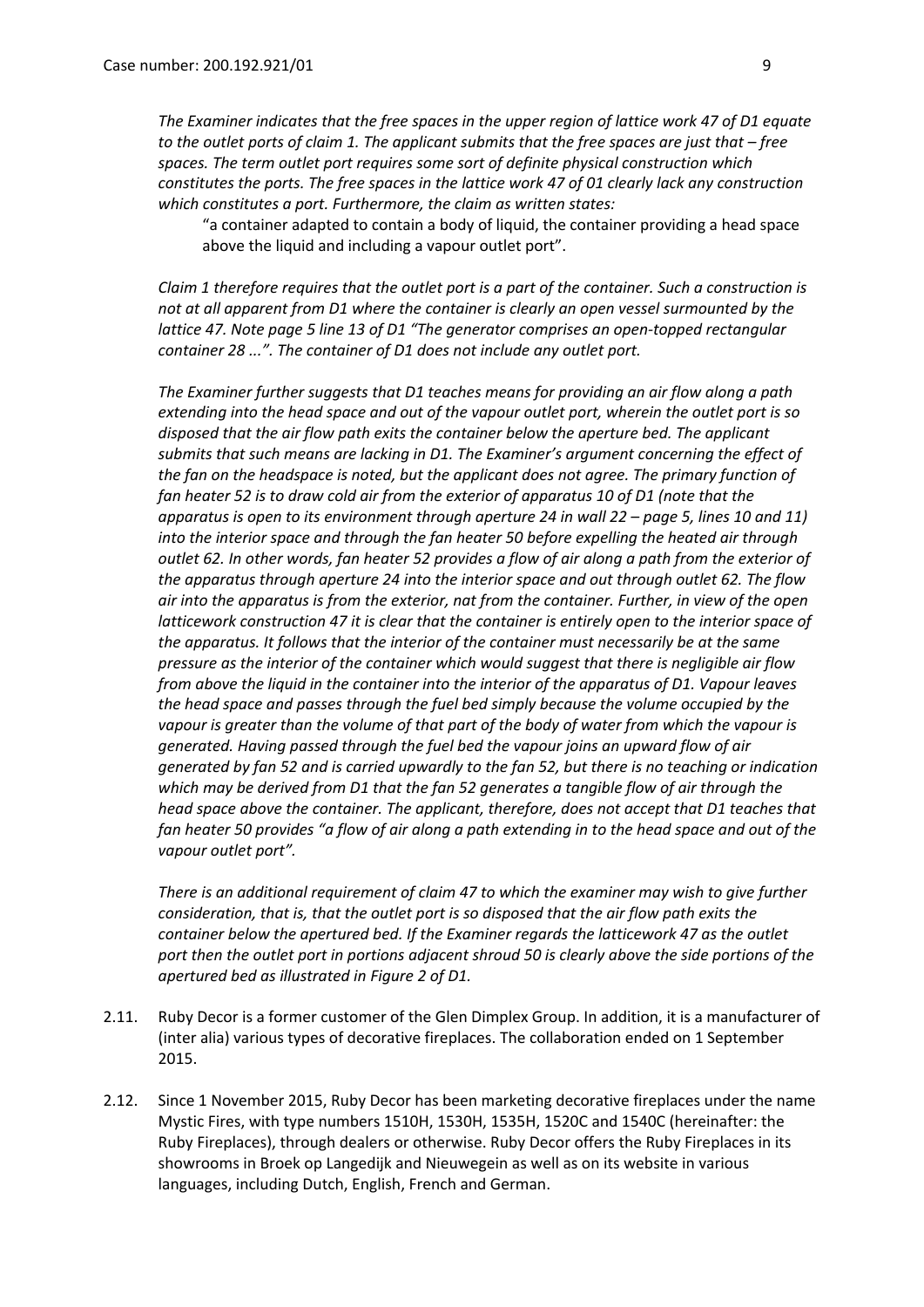- 2.13. Ruby Decor is (co-)director and (co-)shareholder of Aparto, a company likewise engaged in (inter alia) the trade of decorative fireplaces. Aparto offers the Ruby Fireplaces on its website www.aparto.nl.
- 2.14. To the extent relevant to these proceedings, the Ruby Fireplaces have the same (technical) characteristics, as may in part be inferred from the photographs below.



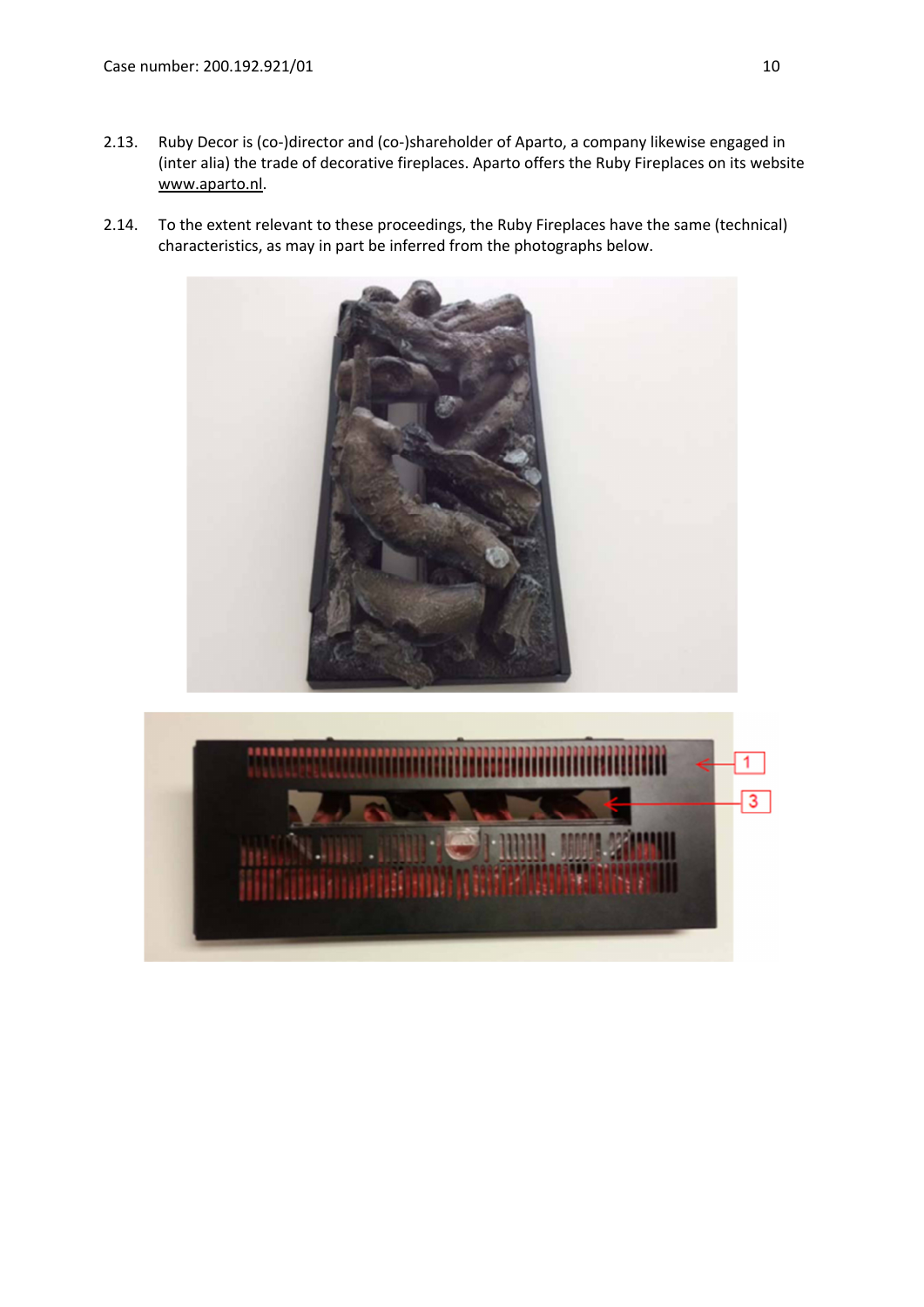

- 2.15. By letter of 25 January 2016, Basic Holdings demanded from Ruby Decor that it cease and desist from all infringement of EP 941, recall and destroy infringing fireplaces, provide a statement of the fireplaces purchased and sold by it and the profit enjoyed by it, and pay damages or surrender the profit it enjoyed. Ruby Decor did not comply with these demands.
- 2.16. By letter of 1 March 2016, therefore after the summons had been issued, Basic Holdings demanded from Aparto that it cease and desist from infringement of EP 941. Subsequently, Aparto informed Basic Holdings that it was (temporarily) willing to do so. Despite being requested to do so, however, Aparto did not sign a cease-and-desist undertaking.
- 2.17. Basic Holdings has meanwhile instituted proceedings on the merits against Ruby Decor. Ruby Decor has instituted preliminary relief proceedings concerning enforcement of the judgment subject to this appeal.

#### **3. The dispute at first instance and on appeal**

- 3.1. Briefly summarised, at first instance Basic Holdings sought based on Ruby Decor's infringement or imminent infringement of EP 941 in all countries where this Patent is valid – an infringement injunction for the Netherlands, Germany, France, Ireland and the UK, while also filing ancillary claims, including a recall and a statement of purchasing and selling details, all this on pain of a penalty subject to non-compliance and with an order for Ruby Decor to pay the costs of the proceedings based on Article 1019h of the Dutch Code of Civil Procedure.
- 3.2. Disputing its infringement of EP 941, Ruby Decor advanced several invalidity defences. Further, it contested the (urgent) interest in the matters sought. The preliminary relief judge rejected the invalidity defences, along with most defences concerning the matters sought, ruled that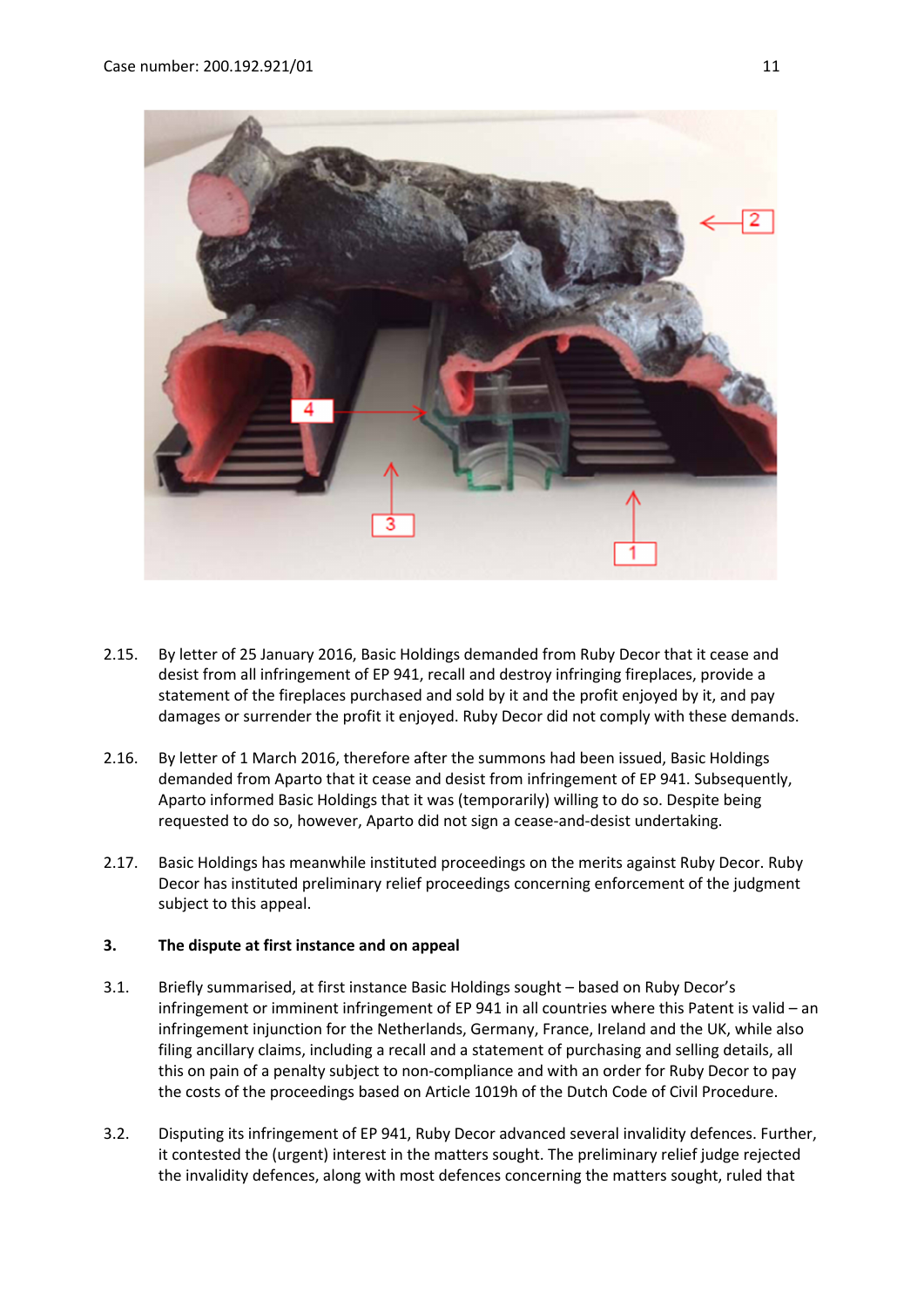the Ruby Fireplaces fell within the scope of protection of (inter alia) claim 1 of the Patent and largely awarded Basic Holdings' claims.

- 3.3. With its grounds of appeal, Ruby Decor is opposing the aforementioned findings of the preliminary relief judge. It moves that this Court of Appeal quash the challenged judgment and, adjudicating again, – briefly put – reject Basic Holdings' claims, with an order for Basic Holdings to pay the costs of the proceedings at both instances based on Article 1019h of the Dutch Code of Civil Procedure. With its grounds of appeal, Ruby Decor has presented the debate on the Patent's validity and infringement in its entirety to the Court of Appeal, for which reason these grounds of appeal will be assessed jointly below. Ruby Decor has not directed any grounds of appeal at the preliminary relief judge's opinions that Basic Holdings has an urgent interest in the matters sought and that the Dutch courts are competent to order cross-border interim measures, or at the preliminary relief judge's findings concerning the claims awarded, except for the procedural costs.
- 3.4. Basic Holdings' ground of the cross-appeal is directed at the preliminary relief judge's failure to render a decision on the validity and infringement of claim 3 of the Patent. Briefly put, it seeks the quashing of the judgment of the court below to the extent that the claims based on claim 3 were rejected or left undecided and the award of the matters sought at first instance based on claim 3 of the Patent, with an order for Ruby Decor to pay the costs of the proceedings based on Article 1019h of the Dutch Code of Civil Procedure.

# **4. Assessment in the principal appeal and the cross-appeal**

4.1. Claim 1 of EP 941 may be broken down into the following subfeatures:

*A simulated fire effect apparatus (10) (450) (322) comprising:*

- *A an apertured bed (12) (232);*
- *B a container (30) (452) (452') (652) (752)*
- *B1 adapted to contain a body of liquid (32),*
- *B2 the container providing a head space (496) (652B) above the liquid;*
- *C an ultrasonic transducer (34) (34') (462) (458) device*
- *C1 having a transducing surface operatively in liquid contacting relation with the body of liquid (32) and*
- *C2 operable to produce a vapour in said head space (496) (652B); and*
- *D means for providing a current of air directed upwardly from the apertured bed (12) (232),*

# *characterised in that*

- *E the container (30) (452) (452') (652) (752) includes a vapour outlet port (482) (482') and in that*
- *F1 the apparatus (10) (450) (322) further comprises means (26) for providing a flow of air*
- *F2 along a path extending into the head space (496) (652B) and out of the vapour outlet port (482) (482'),*
- *F3 wherein the outlet port (482) (482') is so disposed that the air flow path exits the container (30) (452) (452') (652) (752) below the apertured bed (12) (232).*

Incidentally, the breakdown used by Ruby Decor combines F1 and F2 and refers to them as measure F and refers to measure F3 as G.

# *Interpretation of claim 1*

4.2. On appeal, Ruby Decor took the position that a distinction should be made between the location of the vapour outlet port on the one hand and the location where the air flow path running through that vapour outlet port exits (the exit location) on the other. According to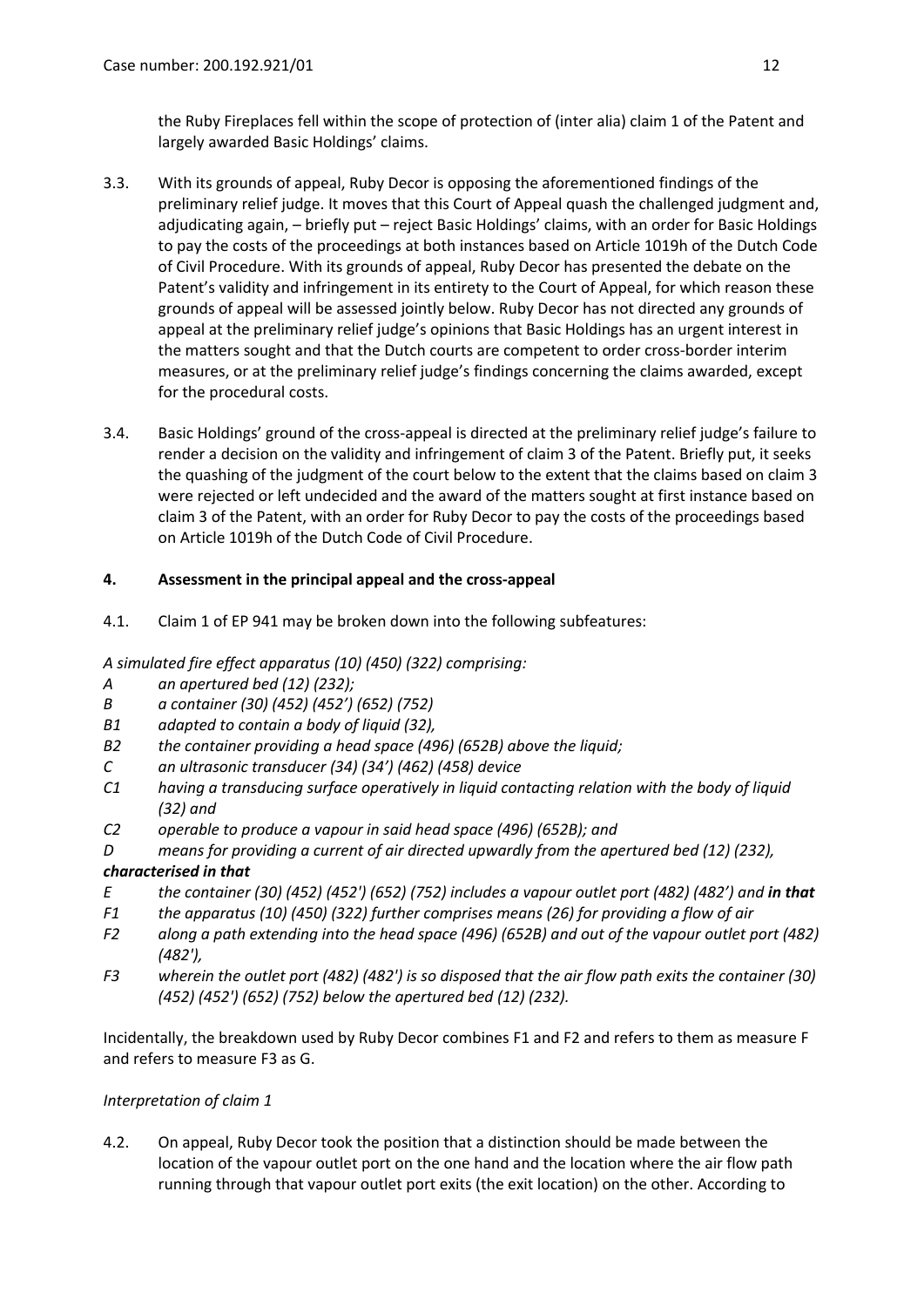Ruby Decor, the average person skilled in the art would understand that the feature setting EP 941 apart from the prior art – which feature is therefore essential to the invention – is that the exit location of the air flow path (indicated by point '4' in the photograph included at para. 2.14) is located below the apertured bed (and that the location of the vapour outlet port is irrelevant), so that claim 1 should be interpreted in that sense. In that regard, Ruby Decor relies on Figure 60, in which, according to Ruby Decor, the vapour outlet port is situated at the top of container 652 and is therefore located above the apertured bed, whereas the air flow path *does* exit below the apertured bed. Basic Holdings did not concur with this interpretation of claim 1 'on balance', as asserted by Ruby Decor (Written Arguments on Appeal point '4' 5.2, with reference to various paragraphs in the Defence on Appeal). On the contrary, Basic Holdings in fact disputed it (including in the paragraphs mentioned).

- 4.3. The Court of Appeal agrees with Basic Holdings that there is no reason to assign a different interpretation to the wording of claim 1, including in particular that the vapour outlet port is part of the container (feature E) and that the vapour outlet port is so disposed that the air flow path exits the container below the apertured bed (feature F3). Contrary to what Ruby Decor argues, the average person skilled in the art will not consider it a distinctive measure compared with the prior art that the exit location of the air flow path is located below the apertured bed, as this measure has already been disclosed in WO 664. As will be held below (para. 4.7), the Court of Appeal believes *prima facie* that the average person skilled in the art, reading claim 1 in the context of the description and the drawings and with due observance of his common general knowledge on the priority date, will realise that the distinctive measures E and F1-F3 from claim 1 set the invention apart from the known prior art and that the combination of these measures, including especially the placement of the vapour outlet port below the apertured bed, ensures that the vapour-carrying air flow is channelled and propelled from the head space to below the apertured bed in such a way as to improve the simulation of smoke and fire, without any necessity to place the water container below the apertured bed.
- 4.4. Figure 60 does not give the average person skilled in the art cause for an interpretation deviating from the wording of claim 1, as advocated by Ruby Decor. The apparatus pictured in this figure is provided with a vapour distributing component as protected by claim 3 (indicated by '484' in Figure 56 and by '684' in Figure 60). According to that claim, the vapour distributing component receives the vapour from the vapour outlet port. Conduit 700 of the apparatus pictured in Figure 60 ends at the bottom of it in the vapour distributing component horizontally extending below the apertured bed. That is the place where the vapour distributing component receives the vapour and thus where the vapour outlet port is situated. This makes it clear that the vapour outlet port is situated below the apertured bed, in accordance with the literal wording of claim 1.

# *The inventive step of claim 1*

4.5. Ruby Decor takes the position that EP 941 should be deemed to lack inventive step. To that end, it has argued that the description of the Patent does not describe any problem solved by the Patent or how that problem is solved. As a result, it cannot be established that there is an invention, or at least not what technical effect is achieved with the Patent, what the invention is and whether it is based on inventive step. The Court of Appeal rejects that position. The problem solved by an invention and the technical effect achieved do not need to be stated in so many words in a patent description. It is sufficient for the average person skilled in the art, using his common general knowledge, to be able to determine the objective problem solved by the claimed invention and thus the technical effect achieved with the claimed measures when reading the claims in the context of the description and the drawings at the time of the priority date.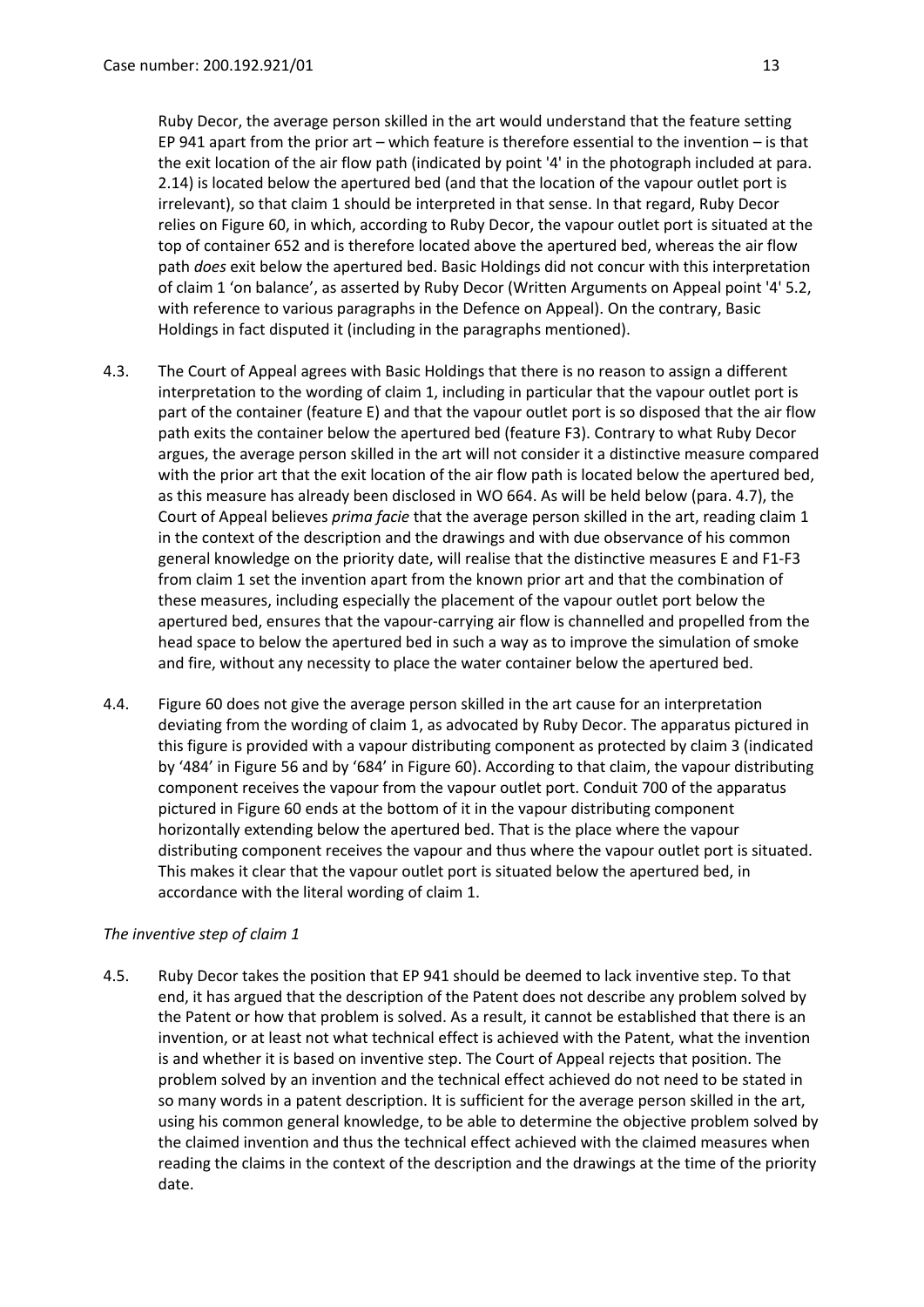- 4.6. It is not in dispute that the relevant average person skilled in the art is a person skilled in the area of decorative fireplaces and is familiar with (the technology of) smoke and fire simulation, including the use of lighting and of ultrasonic vaporisers to produce water vapour. An ultrasonic transducer device vibrates against the water surface, generating a mist of water drops. This cold mist is described as vapour in EP 941.
- 4.7. This average person skilled in the art is aware (as was also asserted by Ruby Decor in paragraph 4.5 of the Statement of Appeal) that water vapour is cold and relatively heavy. In the apparatus according to the prior art, such as the one of WO 664, gravity prevents the water vapour from rising sufficiently, so that only a limited smoke and fire effect is achieved. In the Court of Appeal's view, on the priority date of the Patent the average person skilled in the art would understand from the description, especially also paragraphs 1 and 4, and the drawings that the distinctive measures of claim 1 ensure that the vapour-carrying air flow is channelled and propelled from the head space to below the apertured bed, as a result of which the vapour rises further upwards through the apertured bed. The average person skilled in the art will therefore realise that the purpose and technical effect of the measures protected by the Patent is to thus achieve an improved simulation of flames and/or smoke, in the sense that the image of flames and smoke obtained by burning solid fuels such as wood or coal is simulated as realistically as possible. In addition, the average person skilled in the art understands, especially from Figures 39 and 56-60 described in paragraphs 77-80 and 97-105 of the description, that the distinctive measures create more freedom of design as this working principle allows the water container in which the vapour is generated to be placed not just below (as in the prior art apparatus) but also behind or above the apertured bed. This is not diminished by the fact that not all embodiments feature such freedom of design.
- 4.8. Ruby Decor's position that it is not plausible to the average person skilled in the art that the aforementioned technical effects are actually achieved with the claimed measures should be rejected. That position lacks any substantiation and is apparently based on the presumption, already held to be incorrect above, that it would not be clear to the average person skilled in the art what prior art problems are solved and what technical effects are achieved with the claimed measures. Given the dual effect achieved with the apparatus according to the Patent – improved simulation *and* freedom of design – the Court of Appeal sees no reason, either, to limit the Patent's extent of protection to embodiments where such freedom of design is used by not placing the water container below the apertured bed, as argued by Ruby Decor.
- 4.9. The parties agree that WO 664 is the closest prior art. EP 941 is distinct from WO 664 because of the measures at E and F1-F3, which jointly provide for channelisation and means to propel the water vapour-carrying air flow from the free head space through the vapour outlet port to below the apertured bed, where the water vapour is released. Ruby Decor's position that the difference measure only consists of having the vapour-carrying air flow exit below the apertured bed rather than in or above it ensues from its incorrect interpretation of claim 1 and is therefore equally incorrect.
- 4.10. Ruby Decor's position that a container with a head space above it and provided with a vapour outlet port was already known from WO 664 is rejected. It is clear to the average person skilled in the art that the channelisation of the vapour-carrying air flow provided in EP 941 is achieved by it being guided and propelled from the head space to below the apertured bed in a controlled manner. The average person skilled in the art understands from this that the container is a closed space from which the vapour-carrying air is discharged via the vapour outlet port. Given the description from WO 664 – *"The generator comprises an open-topped rectangular container 28"* (p. 15, l. 13) – the average person skilled in the art will understand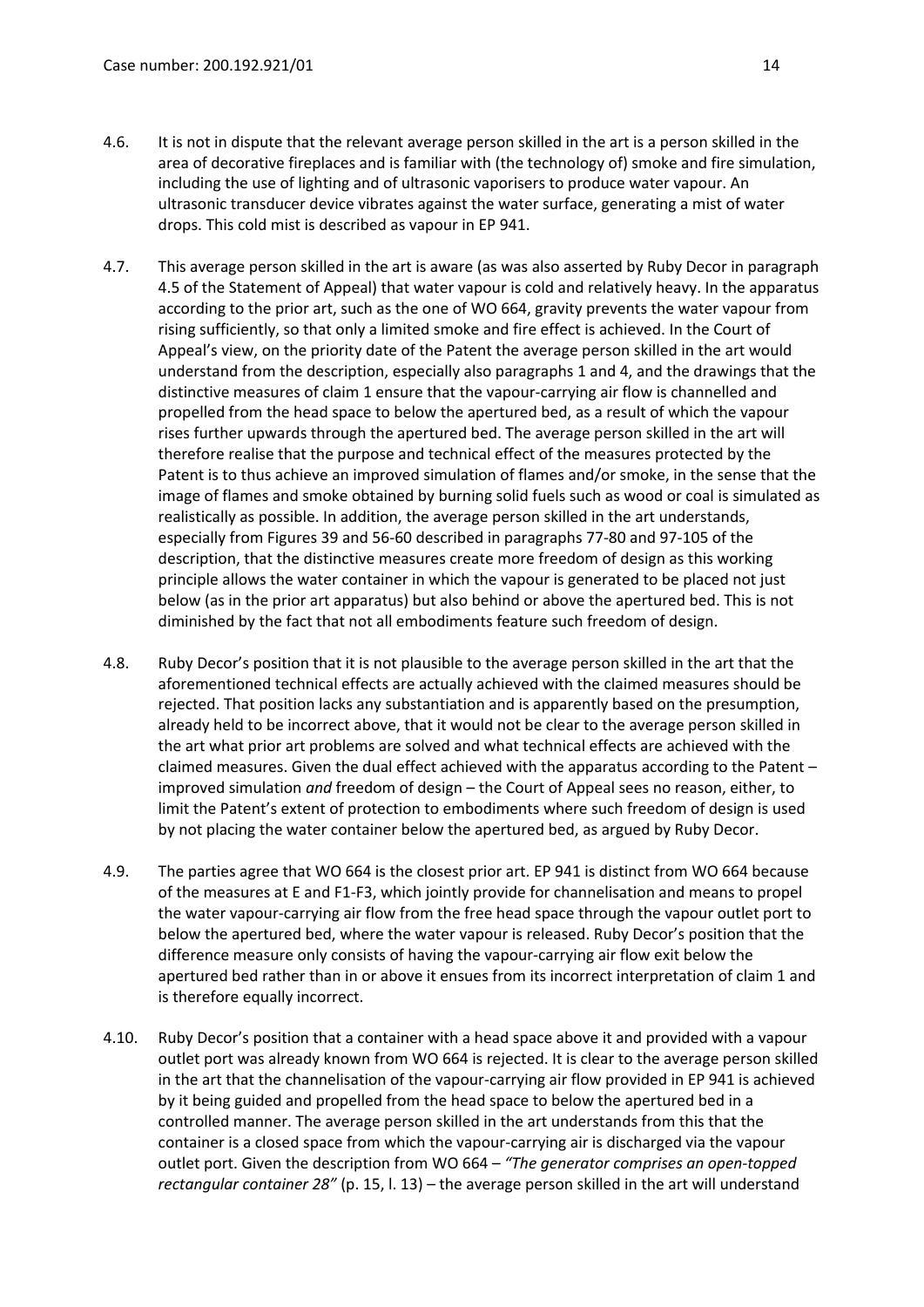that the container disclosed in that document is open at the top. In the apparatus according to WO 664, deflector means are mounted above the water container, below the latticework on which the logs rest (and thus not as part of the container), which deflector means ensure that the water vapour does not go straight up but is diffused. The deflector means do not cover the container and consequently do not confine the vapour inside a closed head space for the purpose of channelling the air flow in the sense of EP 941. Still, Ruby Decor does acknowledge in paragraph 3.3 of the Statement of Appeal that measure E is novel over WO 664 by describing construction measure E – qualified by Ruby Decor as "distinctive" compared with the closest prior art – as "the use of a closed container with a vapour outlet port in it (*instead of an open container from WO 664*)" (emphasis added by the Court of Appeal).

- 4.11. Ruby Decor's position that a vapour outlet port was already known from WO 664 in the form of apertures in the latticework fails to appreciate that the vapour outlet port in the sense of EP 941 is part of the (closed) container and is placed *below* the apertured bed. To support its position, Ruby Decor referred to the Communication from the Examiner during the prosecution process (see para. 2.9), which qualified the apertures in the latticework (47) of the fire bed disclosed in WO 664 as vapour outlet ports. In its response to the Examiner (see para. 2.10), Basic Holdings rightly pointed out that this was an incorrect position, one reason being that the outlet port according to claim 1 is part of the container whereas the frame placed over the open-topped container to carry the logs is not part of the container for the apparatus known from WO 664. The Examiner evidently realised this, as the Patent was then granted with measure E as distinctive measure. Basic Holdings' alternative position in its response to the Examiner – that, *if* the apertures in the latticework should be regarded as outlet ports, the invention would still be novel, as the vapour outlet ports from WO 664 are not below the apertured bed – cannot be taken as an acknowledgement of the accuracy of the Examiner's position, as suggested by Ruby Decor.
- 4.12. Ruby Decor's assertion that measures F1/F2 are already disclosed in WO 664 does not hold either. In WO 664, the vapour-carrying air is sucked from the log bed (and the space below it) by a fan mounted above the log bed. With this, measure D ('means for providing a current of air directed upwardly from the apertured bed') has been disclosed. Means for a current of air along a path extending into the head space (located above the liquid in the closed water container) and out of the vapour outlet port (measures F1/F2) are not disclosed in that document. To further substantiate its position, Ruby Decor again referred to the Examiner's Communication here (see para. 2.9). Again, it is of no avail. Basic Holdings also informed the Examiner that, and why, the latter's position was incorrect in respect of the novelty objection raised here (see para. 2.10). The Court of Appeal deems Basic Holdings' position to be correct *prima facie*, and the Examiner evidently also agreed. The Patent was granted with measures F1/F2 as distinctive measures. Here, too, Basic Holdings' alternative position already mentioned above cannot be taken as an acknowledgement of the lack of novelty of measures F1/F2, as put forward by Ruby Decor. Incidentally, Ruby Decor also acknowledges the novelty of measures F1/F2 over WO 664 in paragraph 3.3 of the Statement of Appeal, by describing construction measure F – likewise qualified as "distinctive" compared with the closest prior art – as "the use of that vapour outlet port as an exit for an air flow path entering the head space of the closed container and subsequently exiting that head space via the vapour outlet port (*instead of an unguided air flow from WO 664*)" (emphasis added by the Court of Appeal).
- 4.13. As found above (para. 4.7), the technical effect achieved with the distinctive measures of claim 1 is that an improved simulation of smoke and/or flames is achieved as the channelling and propelling of the vapour generated ensure that the vapour rises further above the apertured bed, while at the same time more freedom of design is obtained as the water container can be placed not just below the apertured bed but also behind or above it. The Court of Appeal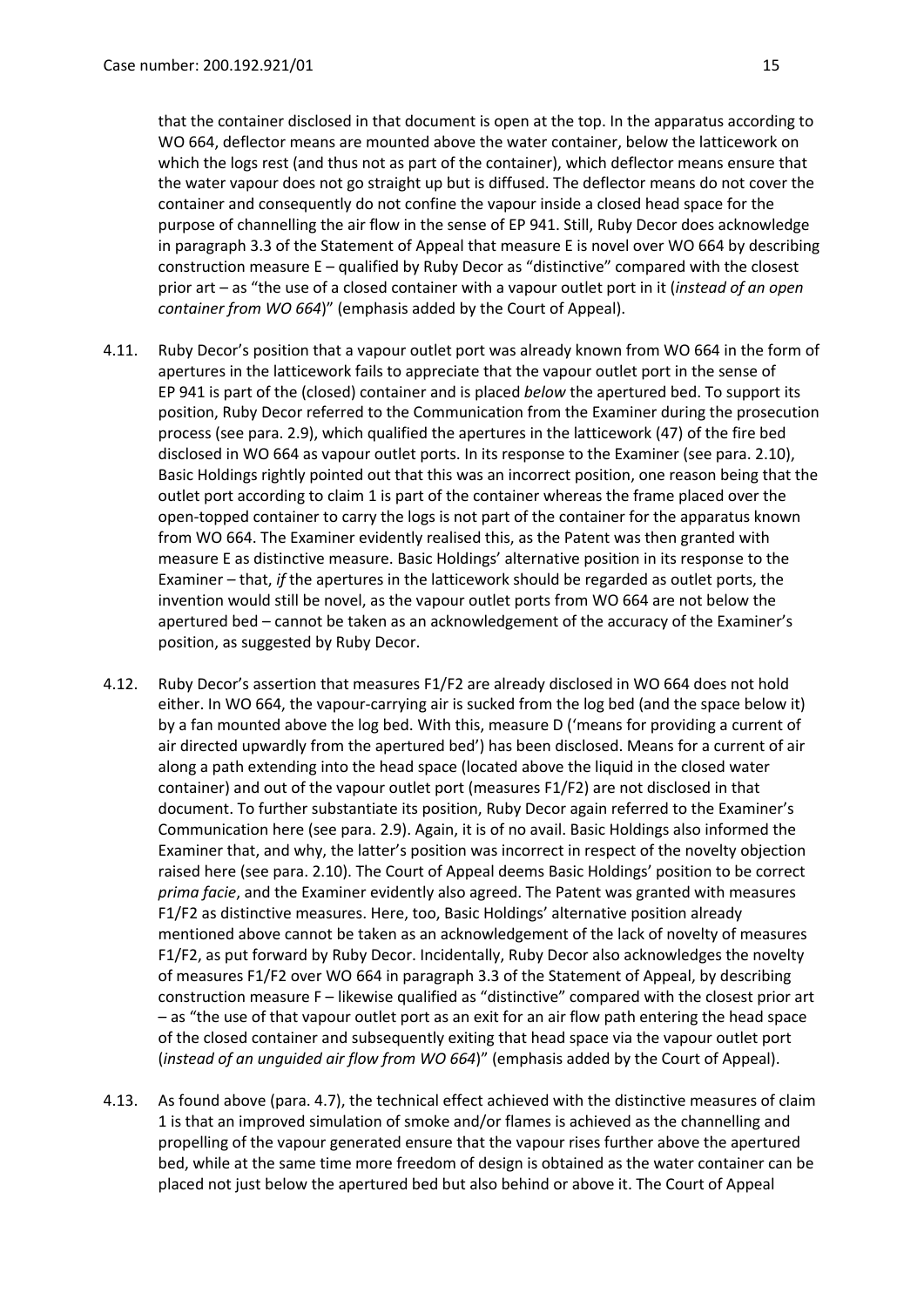agrees with Basic Holdings that the objective technical problem solved with the Patent can be formulated as follows: "how can the simulation of smoke and/or fire based on water vapour be improved by moving the vapour further above the apertured bed while also providing more freedom in designing such an electrical fireplace". The formulation of the problem suggested by Ruby Decor 'how to achieve a wider and/or better distribution of the vapour-carrying air flow above the fire bed' is deemed incorrect as the Court of Appeal fails to see – and Ruby Decor did not sufficiently substantiate – how such an effect is achieved with the distinctive measures of claim 1.

- 4.14. Ruby Decor has taken the position that the priority of GB 001 invoked cannot be claimed as that document does not contain any claims and does not generally disclose the invention. It should be stated first and foremost that it is no requirement for a priority document to include claims. The invention's clear and unambiguous disclosure in the priority document is sufficient. An explicit description in that document of every aspect of the invention is not necessary for that purpose, as due consideration should also be given to what is implicitly disclosed to the average person skilled in the art reading the priority document in its entirety – including the figures contained therein – and in mutual correlation, considering his common general knowledge on the priority date. As the relevant person skilled in the art, as Ruby Decor argued, is a person skilled in the area of decorative fireplaces and is familiar with the technology used to generate water vapour to simulate smoke, he will understand – in so far as this is not immediately clear based on the figures – that the apparatus includes an apertured bed (according to Ruby Decor 'specifically for a decorative fireplace', point '4' 3.3 of the Written Arguments on Appeal), allowing the vapour to go upwards. The lack of the explicit term 'apertured bed' therefore does not diminish that measure's disclosure to the average person skilled in the art as an element of the apparatus. The same is true for the measure that the vapour outlet port is located below the apertured bed. Its importance to the technical effect achieved with the apparatus is clear to the average person skilled in the art, in the same way that this is clear to him when reading EP 941 (as already held above). Ruby Decor's suggestion that the invention is not generally disclosed in GB 001 – which contains many figures that are (virtually) identical to the figures of the Patent and whose detailed description of the apparatus disclosed therein is highly similar to the one included in the Patent specification – which may be indicative of intermediate generalisation, is disregarded absent any substantiation. This means that the Patent may claim the priority date of 13 March 2006 and that the WO 272 publication, which was disclosed only afterwards, cannot be considered in the assessment of inventive step. Ruby Decor did not challenge the novelty of EP 941.
- 4.15. In so far as Ruby Decor intended to assert that claim 1 lacks inventive step because the insufficient yield of smoke from the apparatus according to WO 664 can be easily remedied by applying non-inventive measures such as a stronger fan, perhaps in combination with a more powerful vaporiser, that assertion fails. While this may ensure a greater yield of smoke, those measures do not lead to an apparatus according to the Patent which provides not only an improved yield of vapour above the apertured bed but also the aforementioned freedom of design at the same time.
- 4.16. Why application of the distinctive measures of the Patent would be obvious to the average person skilled in the art on the priority date, starting from WO 664 (apparently only based on his common general knowledge), as asserted by Ruby Decor, has not been substantiated by Ruby Decor after this had been disputed by Basic Holdings, which is why that assertion should be rejected. Nor was any sound substantiation given for the assertion that a combination of WO 664 with a known 'generic water vaporiser', with or without the use of a known ultrasonic vapour generator, would be obvious to the average person skilled in the art, after this had been disputed by Basic Holdings. In particular, Ruby Decor failed to substantiate why the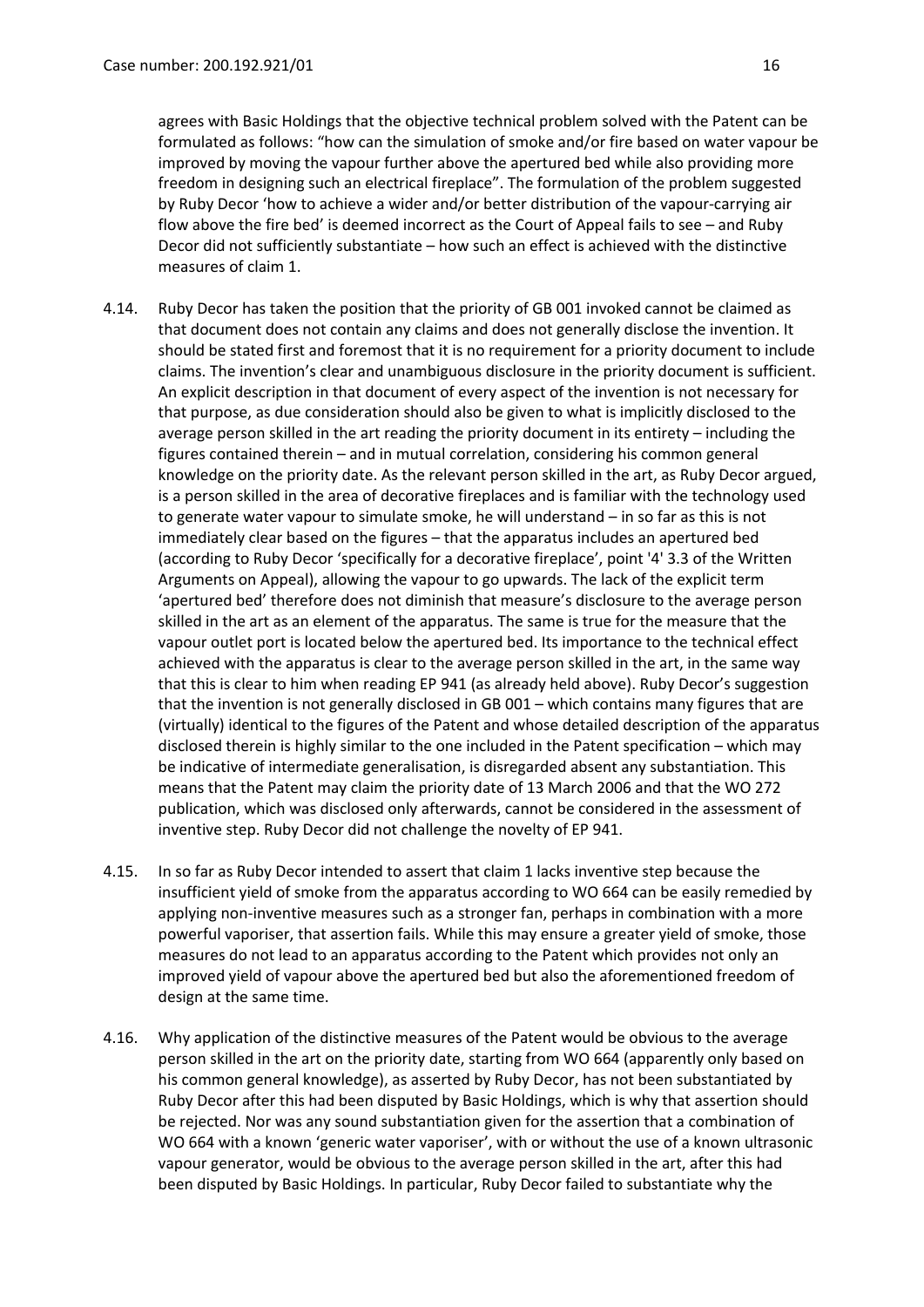average person skilled in the art would go looking for other ultrasonic transducer devices while the problem he is trying to solve does not relate to the generation of water vapour but to moving it upwards. Further, how that combination could lead to the apparatus according to the Patent – with channelling and propelling of the vapour generated – has not been explained. This is especially true seeing as this water vaporiser would have to end below the apertured bed, according to Ruby Decor (point '4' 5.6.2. of the Statement of Appeal / point '4' 4.4.3. of the Written Arguments on Appeal), and thus the Court of Appeal fails to see how the freedom of design obtained with EP 941, which offers the possibility of placing the water container next to or behind the apertured bed, can be achieved.

4.17. The conclusion is that the Court of Appeal believes *prima facie* that Ruby Decor's invalidity defences are not successful and that there is no serious, non-negligible chance that EP 941 will be declared null and void in proceedings on the merits.

# *Infringement of claim 1*

- 4.18. The parties disagree on the question whether subfeatures A, E and F3 (referred to as G by Ruby Decor) have been complied with.
- 4.19. Ruby Decor has argued that its apparatus is not covered by the extent of protection of claim 1 of the Patent because an apertured bed (subfeature A) in the sense of claim 1 should be understood to mean an apertured bed in which the effect of drifting smoke is created by including multiple apertures. That is allegedly not the case in its apparatus, as the simulated smoke would not look any different if the logs were omitted. According to Ruby Decor, the meandering mist in its apparatus is created by the outflow of vapour across the full length of the extended vapour outlet piece in combination with the varying rising heat of the lamps. As the Court of Appeal understands Ruby Decor's position, the apertured bed in its apparatus would still not comply with subfeature A even if it had multiple apertures.
- 4.20. This position is based on an incorrect interpretation of claim 1 and should be rejected. It is the distinctive features E and F1-F3 that make sure that the technical effects envisaged with the apparatus according to the Patent (including the improved smoke simulation) are achieved, not the prior art measure that vapour-carrying air flows out below an apertured bed provided with multiple apertures. Ruby Decor has not sufficiently substantiated why the average person skilled in the art would infer from the Patent and WO 664 that a smoke effect could *only* be obtained with a fire bed provided with multiple apertures, as asserted by Ruby Decor. In the Court of Appeal's preliminary opinion, neither document gives any cause for such an interpretation. Basic Holdings rightly noted that the descriptions of both WO 664 (p. 8, ll. 9-13) and EP 941 (point '4' 19) expressly mention the option of only one aperture. As a result, the average person skilled in the art understanding that the 'apertured bed' should necessarily have multiple apertures cannot be accepted as correct. The functional interpretation advocated by Ruby Decor is therefore rejected. Ruby's other arguments that are based on the assertion that an apertured bed having only one aperture is not covered by the Patent's extent of protection do not need to be discussed, as the apertured bed of Ruby Decor's apparatus unmistakeably has multiple apertures on account of the logs placed across the slot. It thus matches subfeature A.
- 4.21. At first instance, Ruby Decor put forward that the element of its apparatus indicated by point '4' in the photograph pictured at 2.14 above should be regarded as the vapour outlet port in the sense of claim 1. On appeal, it has taken the position that point 4 designates the exit location of the air flow path. Since, according to Ruby Decor, that location is decisive for the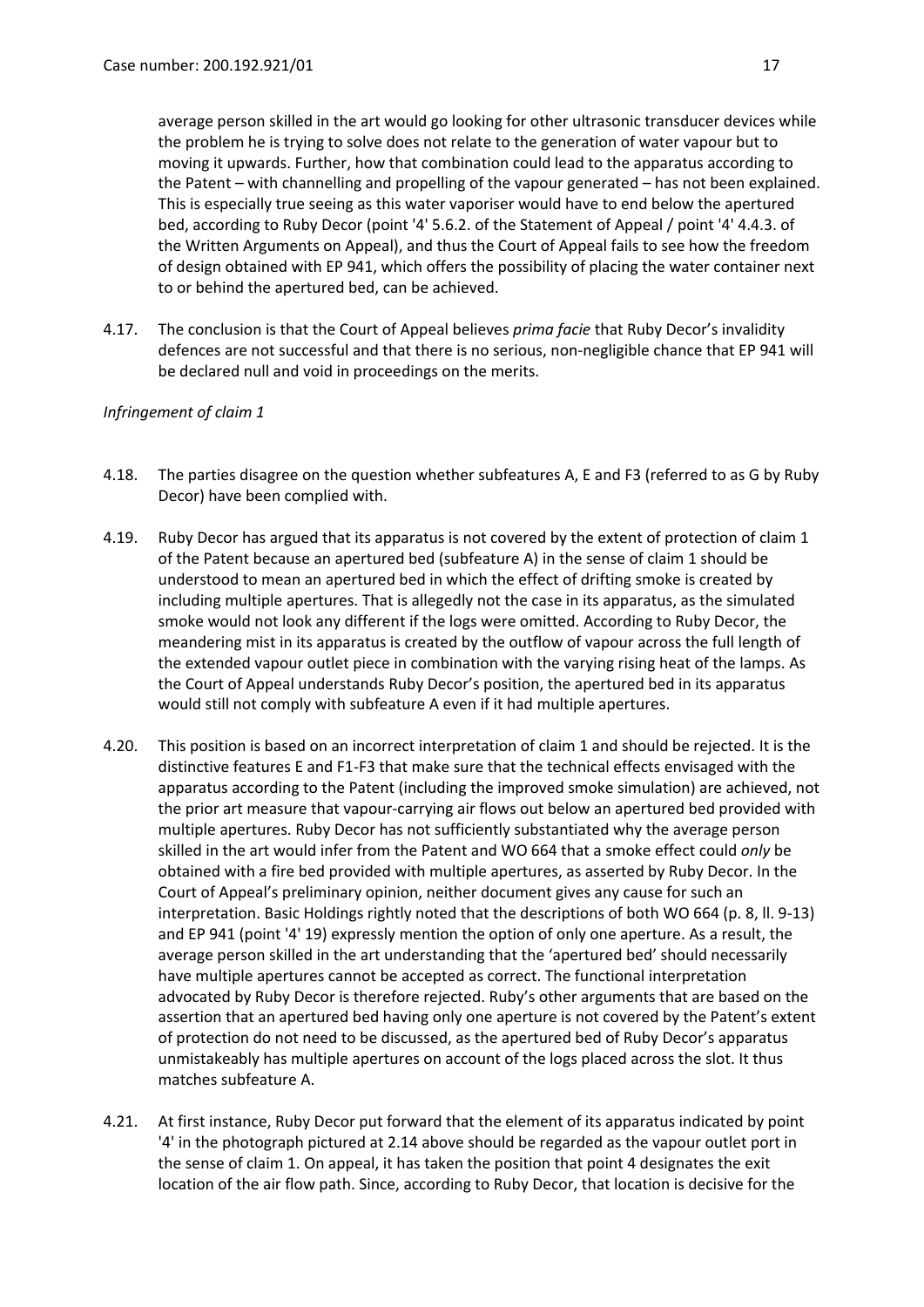question whether claim feature F3 has been complied with, and the exit location in its apparatus does not end below the apertured bed, it is not infringing the Patent, argues Ruby Decor.

- 4.22. According to Basic Holdings, what Ruby Decor refers to as the 'exit location' (point 4 in the aforementioned photograph) is the exit of the vapour distributing component. It follows from claim 3 that it cannot be equated with the vapour outlet port because, according to claim 3, the vapour distributing component receives the vapour from the outlet port. The outlet port therefore precedes, and is located lower than, the end of the vapour outlet port, indicated by point '4', argues Basic Holdings.
- 4.23. As already found above (para.s 4.3-4.4), the Court of Appeal believes *prima facie* that the interpretation of claim 1 provided by Ruby Decor cannot be accepted as being correct and there is no reason to interpret the claim differently than in accordance with its clear wording. Consequently, it is not relevant where the vapour-carrying air flow exits but whether the vapour outlet port, which is part of the container, is so disposed that the air flow path exits below the apertured bed.
- 4.24. In these appeal proceedings, Ruby Decor has not specified which element of its apparatus should be regarded as the vapour outlet port, as Ruby Decor believed it to be irrelevant. Ruby Decor did assert, however, that the element regarded by Basic Holdings (at least on appeal) as 'riser tube' is not (part of) the vapour distributing component but a conduit in accordance with 'conduit 700' from Figure 60. In the Court of Appeal's preliminary opinion, that position leads to the conclusion that Ruby Decor's apparatus complies with subfeatures E ('that the container includes a vapour outlet port') and F3 ('wherein the outlet port is so disposed that the air flow path exits the container below the apertured bed'). This is explained as follows.
- 4.25. What Ruby Decor refers to as 'the widened outlet opening' or 'mist diffuser nozzle' in its apparatus can only be regarded as the exit of a vapour distributing component, as Basic Holdings also argued, in which respect the Court of Appeal will not render an opinion on whether all features of claim 3 are also complied with (in particular whether it is primarily mounted below the apertured bed). The 'mist diffuser' unmistakeably distributes the vapour across a greater surface of the apertured bed, which, as the average person skilled in the art understands from the description, is in any event one of the functions of the vapour distributing component. As already found above (para. 4.4), the average person skilled in the art regards conduit 700 from Figure 60 as an element of the container which, at its end, where the vapour outlet port is situated, connects to the vapour distributing component.
- 4.26. If the riser tube should indeed be equated with conduit 700 from Figure 60, as Ruby Decor asserts, it follows that the vapour outlet port is situated at the top edge of the riser tube, where the riser tube connects to the vapour distributing component. The top edge of the riser tube is below the lattice, as the Court of Appeal has been able to observe on the basis of a Ruby Fireplace shown by Ruby Decor at the hearing. The schematic drawing entered into evidence by Ruby Decor as Exhibit 33, in which the top of the riser tube is drawn (just) above the lattice, is therefore not in accordance with reality. In Ruby Decor's apparatus, therefore, the vapour outlet port is situated in any event below the lattice, and consequently also below the apertured bed. Incidentally, in other proceedings (an enforcement dispute concerning the judgment of the court below), Ruby Decor entered a schematic drawing into evidence in which it situated the 'vapour outlet' at the bottom of the riser tube, therefore located even further below the lattice. The answer to the question whether the lattice is part of the apertured bed in the sense of claim 1 (as Ruby Decor asserts) or whether the log bed resting on top of it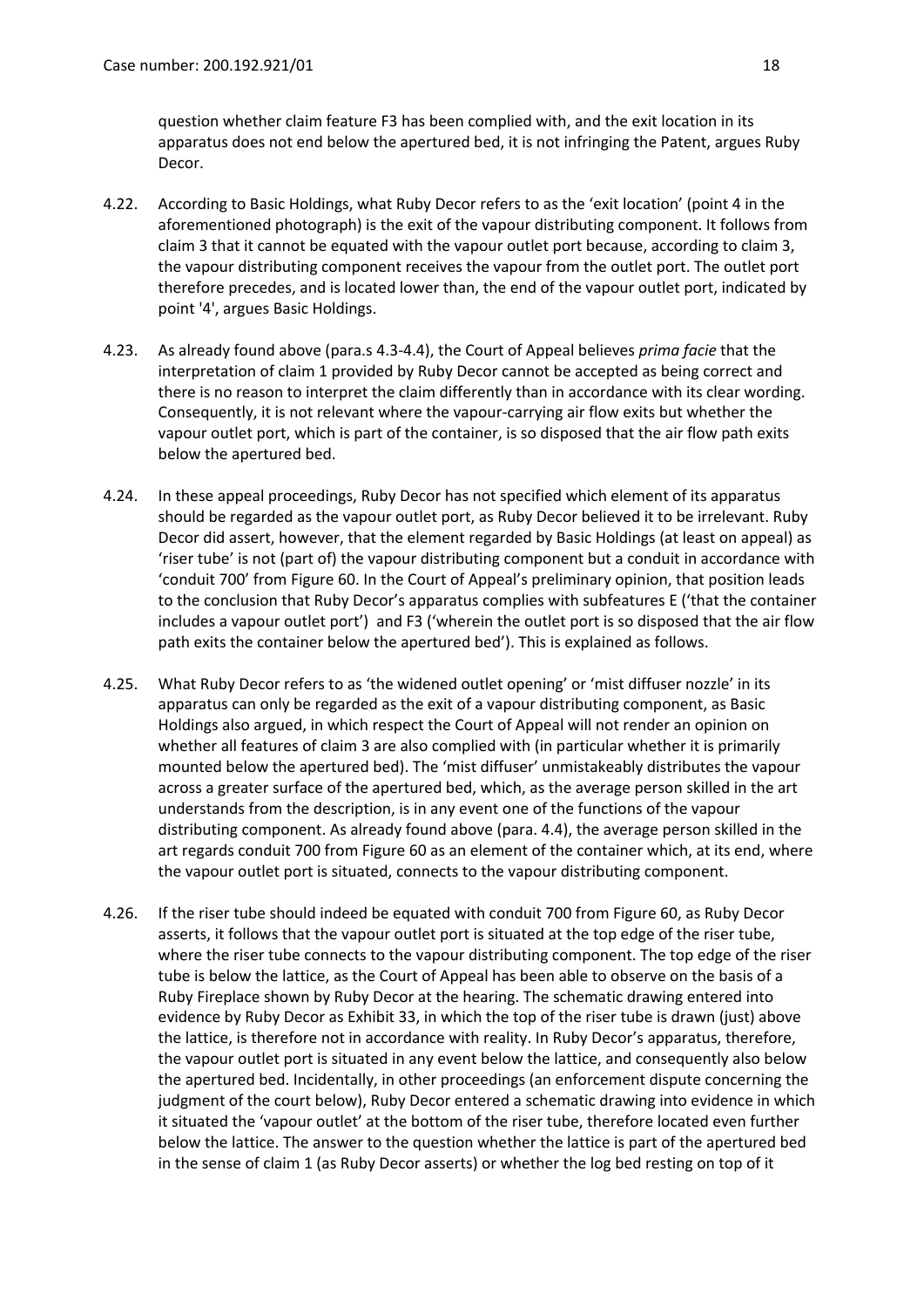should be regarded as such (as Basic Holdings argues) does not require an opinion as matters stand now.

4.27. It follows from the foregoing that the Court of Appeal believes *prima facie* that the Ruby Fireplaces comply with all subfeatures of claim 1 of the Patent and therefore infringe the Patent.

## *Conclusion and costs of the principal appeal*

4.28. For the same reasons as those advanced at first instance, Ruby Decor objected to the amount of the procedural costs sought by and awarded to Basic Holdings at first instance. The Court of Appeal finds the preliminary relief judge's opinion on that point acceptable and adopts it, so that this objection is rejected. The conclusion in the principal appeal is that all grounds of appeal put forward fail and that the judgment of the court below should be upheld, including the cross-border claims awarded regarding which the Court of Appeal deems itself competent on the same grounds as held by the preliminary relief judge in para. 4.1 of the challenged judgment. Being the unsuccessful party, Ruby Decor will be ordered to pay Basic Holdings' costs of the proceedings based on 1019h of the Dutch Code of Civil Procedure, in the amount specified by Basic Holdings, i.e. € 90,056.50 plus € 718 for the court registry fee and € 482.50 for disbursements. Ruby Decor only disputed the reasonableness and fairness of this on the ground that this amount exceeds the costs Ruby Decor itself has incurred. This defence is rejected for the same reasons as those mentioned by the preliminary relief judge in para. 4.18 of the challenged judgment, which finding should be considered repeated and inserted here.

# *Conclusion and costs of the cross-appeal*

4.29. As the claims filed by Basic Holdings – including a generally formulated injunction against infringement of EP 941 – are eligible for award simply on the ground of infringement of claim 1 of the Patent, and the judgment is therefore upheld – for which Basic Holdings also moved in the principal appeal – Basic Holdings does not have any interest in an assessment of the validity or infringement of the dependent claims, including claim 3. The claim in the crossappeal, seeking the quashing of the judgment of the court below 'in so far as it has rejected the claims based on claim 3 or left those claims undecided' and the award of the claims on that ground, will therefore be rejected. No decision needs to be rendered on Ruby Decor's objection to the Document and its request, if admitted, to respond to it, absent any interest in that. Being the unsuccessful party, Basic Holdings will be ordered to pay Ruby Decor's costs of the proceedings in the cross-appeal, specified by it at an amount of € 8,876.21. Contrary to what Basic Holdings asserts, these costs cannot be held to have been needlessly incurred or to be unreasonable and unfair, for which reason they will be awarded.

#### **5. Decision**

The Court of Appeal:

- upholds the judgment of the court below;
- orders Ruby Decor to reimburse Basic Holdings' costs of the principal appeal for a total amount of € 91,266;
- rejects the matters sought in the cross-appeal;